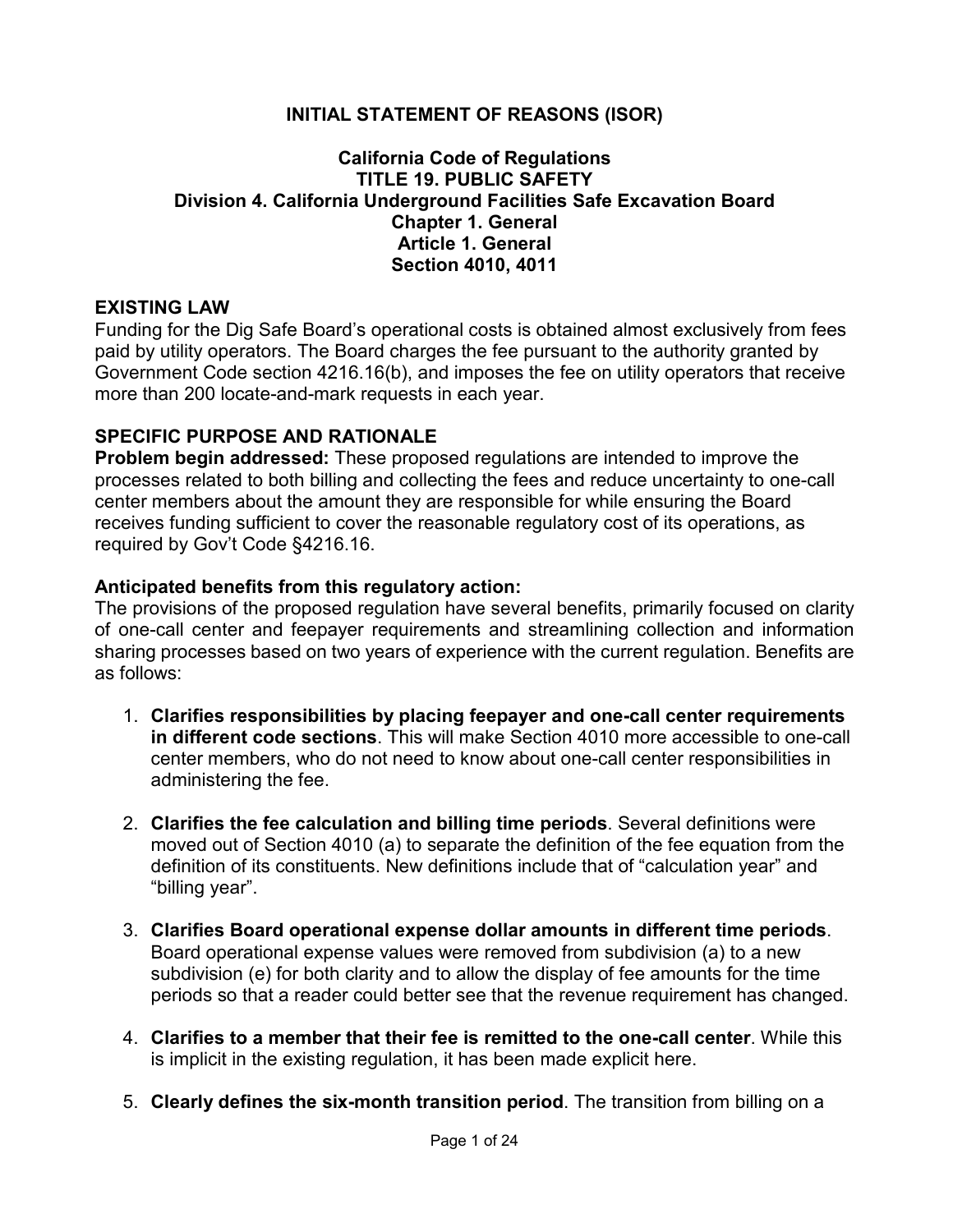calendar to billing on a fiscal year requires a six-month transition period (January 1, 2022 to June 30, 2022). This period has its own "calculation year" (January 1, 2021 to June 30, 2021) and affordance to the one-call center for how to bill during that period if the call center wouldn't normally send an invoice (4011(e)).

- 6. **Reducing hassle for one-call center members who ask the Board about their fee**. The proposed regulation formalizes and specifies the frequency and exact information the one-call centers need to submit to the Board regarding invoices, payments, tickets, and general as well as billing contact information. Empowered with this information, Board staff will be readily equipped with the tools it needs to assess late fees appropriately, conduct proactive outreach to members, and respond to members' inquiries. This will vastly improve the customer experience and reduce the burden on the one-call centers to answer fee questions. In the current process, when a member calls Board staff with a question, Board staff needs to reach out to the one-call centers for invoice information such as invoices issued and fees collected between the twice-yearly collection periods, as staff does not have a copy of each invoice issued by the one-call centers for the regulatory fee.
- 7. **Improves information provided to one-call center members about past-due invoices**. Currently, balance information is not available on invoices sent to one-call center members, and many have expressed how they were unaware they had outstanding invoices.<sup>[1](#page-1-0)</sup> The proposed regulation requires one-call centers to make reasonable efforts to inform their members about past-due invoices, but does not prescribe a method by which the one-call centers must do so.
- 8. **Provides the one-call centers the option of using either a line item or a separate invoice to bill their members for the fee**. This provides flexibility to the one-call centers. Should a one-call center elect to provide separate invoices for their dues and for the regulatory fee, those invoices would need to be sent at substantially the same time to reduce confusion for members at getting the second invoice.
- 9. **Provides one-call center members a late notice before receiving a late fee invoice**. The proposed regulation would require the one-call centers to invoice for a late fee for an invoice unpaid after 90 days and requires a notification of the impending late fee no later than 30 days from that time.
- 10.**Allows the one-call centers to use the Board's seal**. To add legitimacy to invoices provided by the one-call centers to their members, the regulation allows them to use the Board's seal with language "Use of the Dig Safe Board seal is authorized pursuant to Section 4011 of Title 19 of the California Code of Regulations."
- 11.**Aligns locate request transmission definition with that used by the one-call centers**. This change realigns the basis of billable tickets from new, renewal, and remark tickets to only new tickets, as used by both one-call centers since early 2020 when USA North changed to billing only for new tickets. When the fee regulation was first created in 2018, the Board used the billing model of USA North 811 who at the

 $\overline{a}$ 

<span id="page-1-0"></span><sup>&</sup>lt;sup>1</sup> Staff Report: "Update on Fee Implementation and Collection," June 8-9, 2020, p. 7.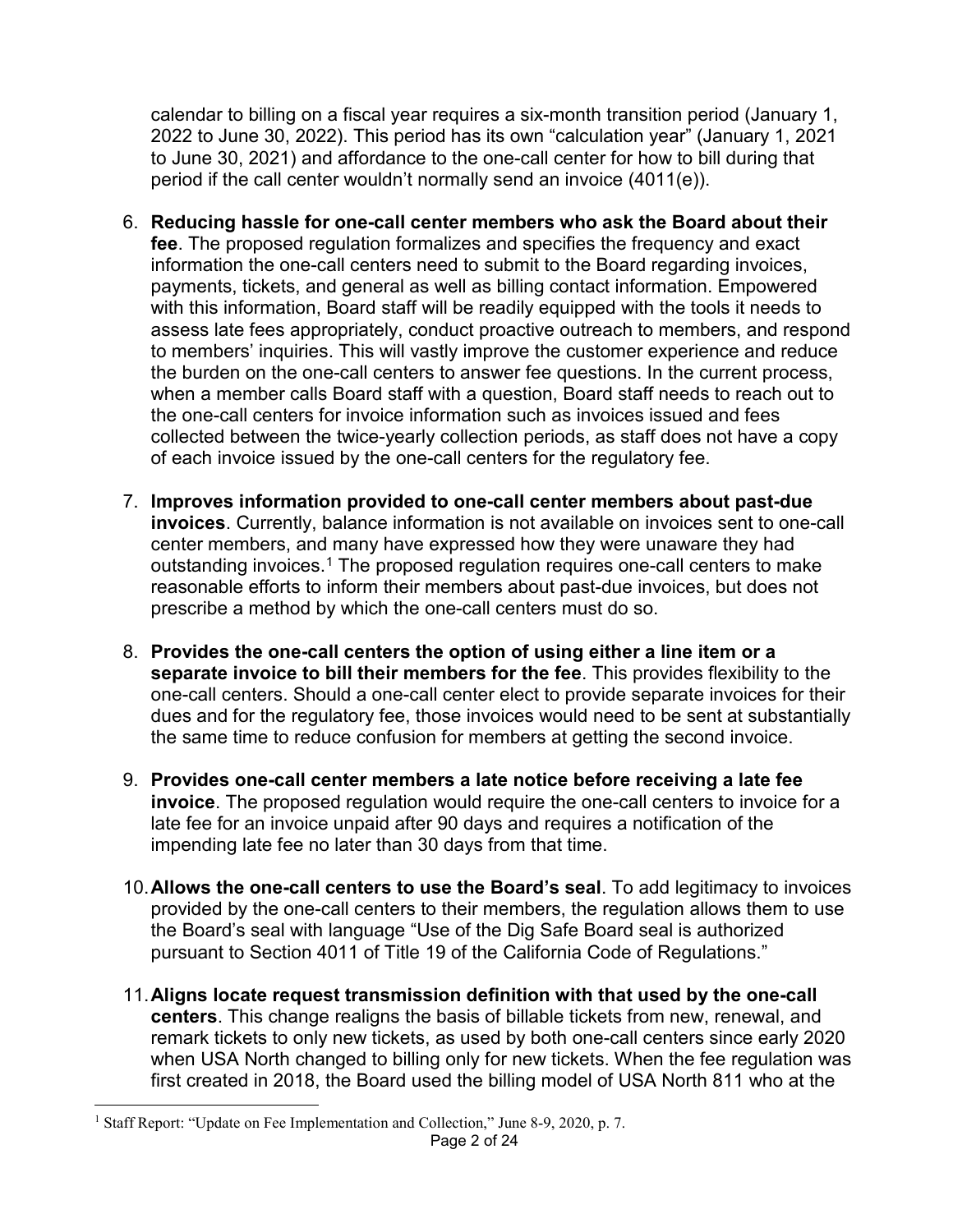time billed for the same ticket types contained in the current regulation.

- 12.**Realignment of billing periods with the fiscal year**. Beginning in June 2022, the draft regulation moves the fee billing periods from a calendar year (Jan-Dec) cycle to a fiscal year (Jul-Jun) cycle to better align with state accounting periods as well as to allow sufficient time for ticket tabulation and notification of one-call center members prior to new billing amounts being applied. The current process of calendar year (Jan-Dec) tickets forming the basis for the fee in the next calendar year leaves insufficient time to tabulate ticket counts and has delayed issuance of January invoices. The previous calendar year (Jan-Dec) would continue to be used as the basis for the ticket counts and thus the billing proportions. There would be an abbreviated billing period from January to June of 2022 to accommodate the transition to fiscal year (Jul-Jun) billing periods. Staff plans to use the time between when the ticket totals are tabulated after the end of the previous calendar year (December 31) and when the new fee period begins (July 1) to conduct additional outreach to members regarding the new fee amounts. The amounts would also be posted on the Board's website.
- 13.**Allows the Board to collect revenue sufficient to cover its legislatively-capped operating expenses**. The increase in the Board's expenses is the result of legislatively approved budget increases for increased personnel costs through statewide bargaining agreements and additional temporary and permanent positions the Board new statutes as well as increases to pro rata charges which the Board pays for statewide central service departments such as Cal HR, the Department of Technology, and the State Controller's Office.

These benefits are not quantifiable.

**Factual Basis/Rationale:** Without a clearly defined formula specifying the way in which the fee amount is calculated, the Board's ability to collect its regulatory fee from members cannot adequately be represented to the feepayer in knowing what their organization will need to budget for in future years and for the Board in predicting its future operational expenditures.

Not every utility operator pays the same fee amount. Section 4010, of Title 19, of the California Code of Regulations, adopted in a 2018 rulemaking (Z-2018-0612-05) specifies the way in which the fee amount is calculated. This rulemaking package will not change that calculation.

The formula that determines the amount of the fee imposed on a given utility operator has three variables: (1) The number of locate-and-mark requests received by the operator, (2) the total number of locate-and-mark requests generated statewide, and (3) the amount of the Board's operational expenses.

The amount of the Board's operational expenses is specified in the budget passed by the Legislature each year. The number of locate-and-mark requests generated, both in total and to each given operator, is determined after the close of the one-year accounting period.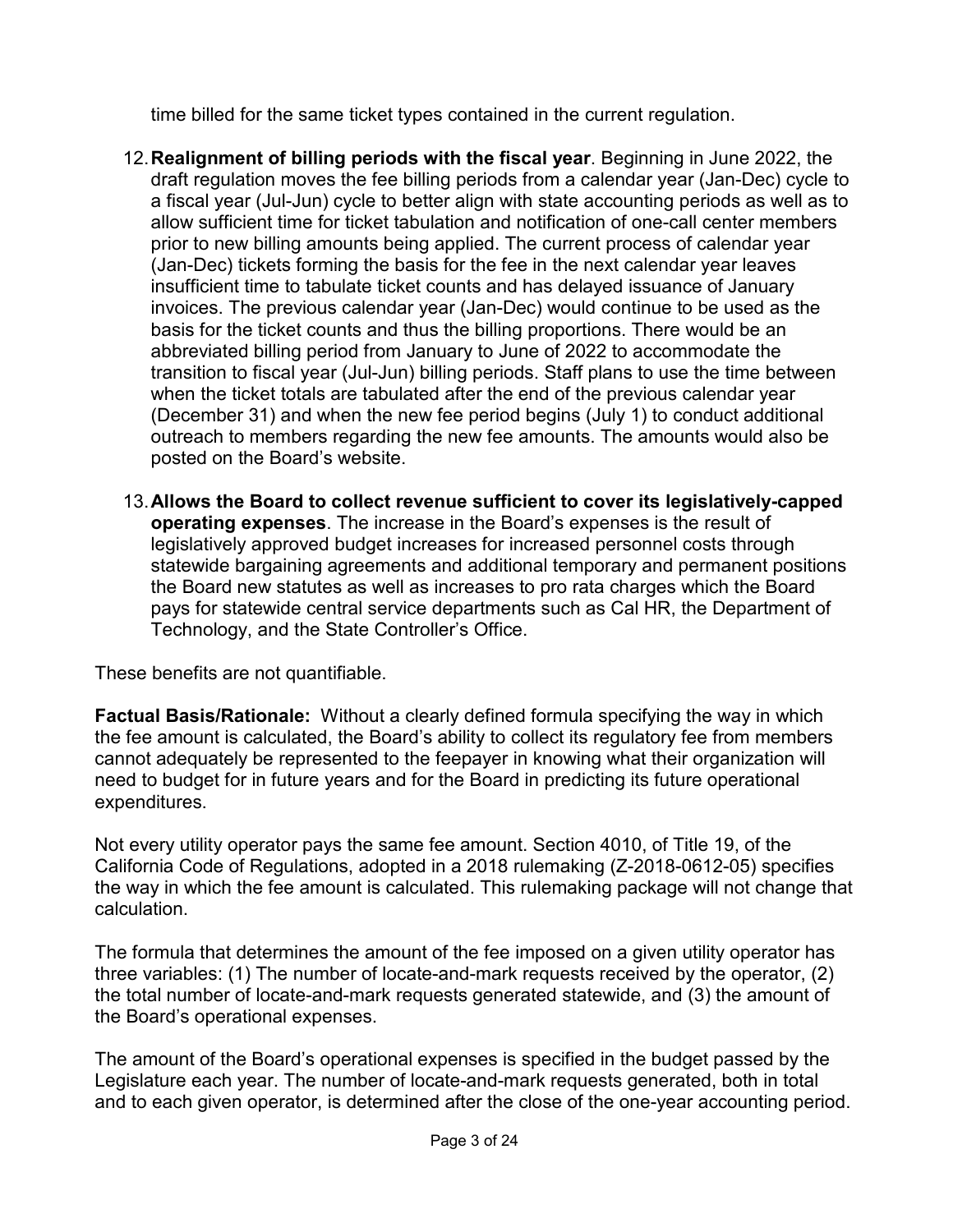These numbers are provided to the Board by the state's two regional notification centers, which are commonly referred to as "one-call centers." From this information, the Board calculates each one-call center member's fee.

# **Summary of Estimated Cost Impacts**

The total costs of the regulation on the following industries is estimated at the following: Operators: **\$1,200,000/yr (max of \$3,200,000/yr)** Regional Notification Centers = **\$50,000/yr**

# **Background – One-Call Centers and "Tickets"**

Utility operators are required to be members of the state's one-call centers. There are two one-call centers in California, each responsible for a specified geographic area. Underground Service Alert of Southern California (DigAlert<sup>2</sup>) services the counties of Imperial, Inyo, Los Angeles, Orange, San Bernardino, San Diego, Santa Barbara, Riverside, and Ventura, while Underground Service Alert of Northern California and Nevada (USA North 811[3\)](#page-3-1) services the rest of California's counties and the state of Nevada.

The centers are non-profit corporations and communicate with both excavators and utility operators to help excavators avoid damaging underground utility installations. When an excavator calls "811" to notify a call center of plans to dig, the center sends "locate-andmark requests" to every utility operator who may have installations in the planned work area. These requests are more commonly referred to as "tickets."

Gov't Code Section 4216.1 requires all operators of subsurface installations in the state to "become a member of, participate in, and share in the costs of" USA North 811 and DigAlert. DigAlert invoices its membership due to members monthly, while USA North 811 invoices on one of three different schedules—annually (Jan-Dec), annually (July-June), or monthly. Both one-call centers invoice members based on the number of tickets the onecall center send to the member, or their "locate request transmissions."[4](#page-3-2) DigAlert charges \$1.6[5](#page-3-3) for each new member locate request transmission,<sup>5</sup> while USA North 811 charges each member a flat fee and a volumetric amount based percentage of locate request transmission the member received in proportion to all locate request transmissions sent by USA North 811.<sup>[6](#page-3-4)</sup> In its 2018 regulation, the Board modeled its fee allocation on USA North 811's methodology.

For 2019 and 2020, the one-call centers provided ticket information to the Board, which identified the utility operators who were required by section 4010 to pay the Board's fee and allowed the Board to determine the amount of each operator's fee. The one-call centers then billed the utility operators and provided the funds they received to the Board.

 $\overline{a}$ 

<span id="page-3-2"></span>

<span id="page-3-1"></span><span id="page-3-0"></span> $\frac{2 \text{ https://www.digaler..org/}}{\text{https://usanorth811.org/}}$ <br> $\frac{3 \text{ https://usanorth811.org/}}{4 \text{ A locate request transmission is differentiated from a ticket in that tickets are created by the one-call centers based on an$ excavator's notification and locate request transmissions are the ticket transmissions provided to operators who have subsurface installations in the area. An average of approximately eight locate request transmissions are sent to operators for every ticket created in California.<br><sup>5</sup> DigAlert bylaws, Exhibit 1. https://www.digalert.org/pdfs/2018-07 bylaws.pdf

<span id="page-3-3"></span>

<span id="page-3-4"></span><sup>&</sup>lt;sup>6</sup> USA North 811 bylaws, p. 9. https://usanorth811.org/images/pdfs/Articles\_Bylaws\_20150729.pdf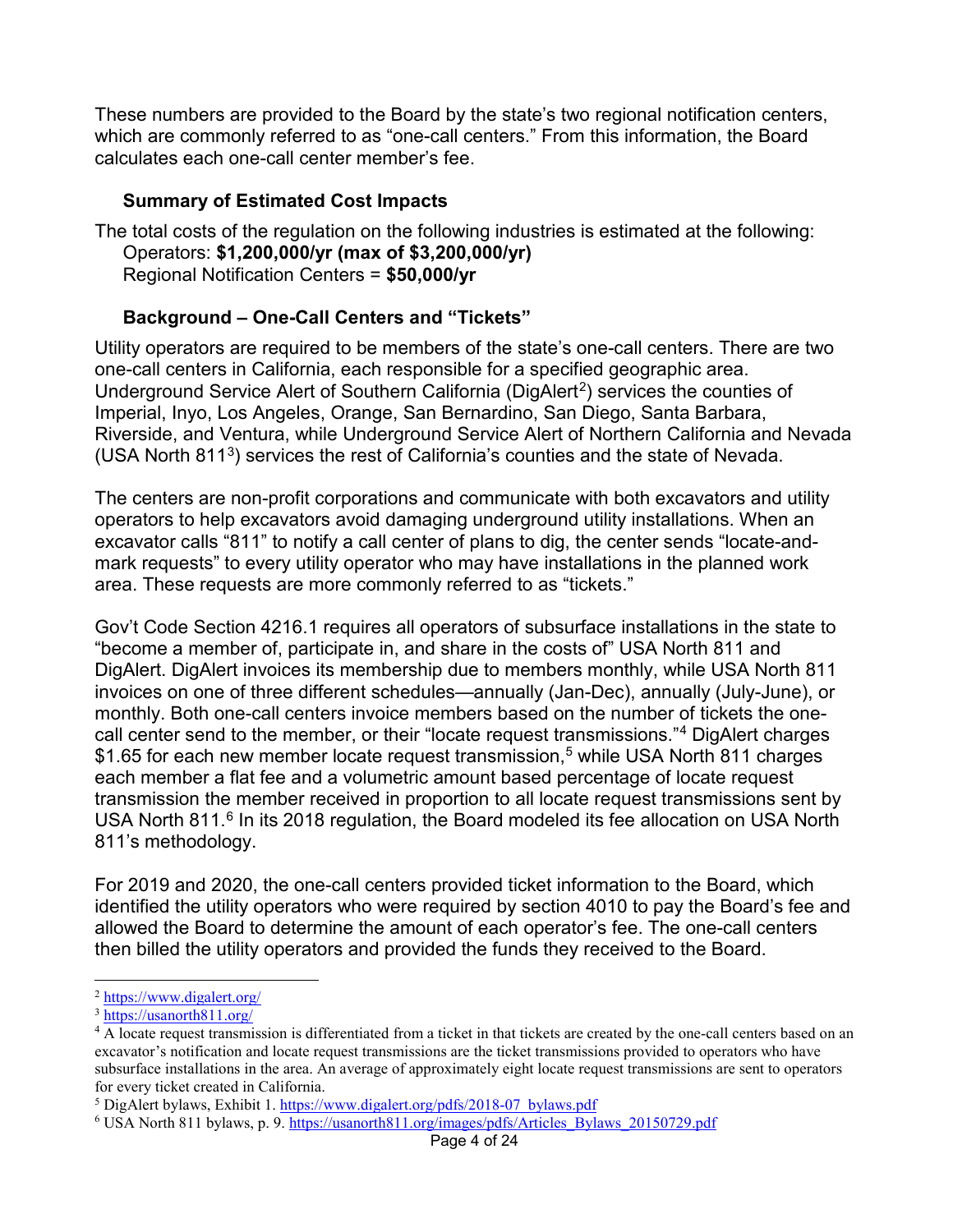### **Uncertainties**

Ticket numbers, Board operating expenses, and the Board's ability to collect its regulatory fee from members represent significant uncertainties for a feepayer in knowing what their organization will need to budget for in future years and for the Board in predicting its future operational expenditures. These regulations continue the guiding principle of the 2018 regulations to reduce or mitigate the effect of these uncertainties.

### *Uncertainty in a member's proportion of fees*

Ticket numbers—both statewide and for specific areas—are not easily predictable year-toyear, nor are they subject to the control of the feepayer (*i.e.* ticket numbers are determined largely by how many tickets unaffiliated third-party excavators perform excavation work in a member's service territory). The Board, in 2018, chose to address this uncertainty by tying a member's fees not to the number of ticket transmissions a number receives, but to their percentage of the total of statewide tickets—the rationale being that, while ticket numbers varied widely with the ebb and flow of the economy, a member's percentage should be more constant.<sup>[7](#page-4-0)</sup> This choice also allowed the Board to propose a lower ongoing fee amount, as it should need less of a reserve to account for economic uncertainties. $^8$  $^8$ 

Comparison between 2018 and 2019 locate request transmissions allow the Board to examine the effect of this choice on ticket transmissions and fee amounts. Between 2019 to 2020, the number of billable statewide locate request transmissions increased from 12,234,982 to 14,753,928, an increase of 20.6%. This increase in transmissions was not, however, uniform across the state. Rather, DigAlert transmissions increased by 7%, while USA North 811 transmissions skyrocketed by 32%.<sup>[9](#page-4-2)</sup> Much of reason for the spike in USA North 811 transmissions appears to be due to utility pole testing work performed by Osmose Utility Services for Pacific Gas and Electric Company, who is responsible for 20.5% of all tickets<sup>[10](#page-4-3)</sup> submitted to USA North 8[11](#page-4-4).<sup>11</sup>

This unequal increase in ticket numbers has led to an increase in the proportion that USA North 811 members share of the fee. In 2019, USA North 811 members were billed approximately 55% of the fee, with DigAlert members paying 45%. In 2020, however, USA North 811 members paid 60% of the total fee. From their perspectives, USA North 811 members were billed 10% more in 2020 than in 2019, whereas DigAlert members were billed 12% less.

Even within USA North 811 there was a significant variation in fee amounts. Of the 770 members who received an invoice for the regulatory fee in both 2019 and 2020, 303 (39%) received an increase. Sixty-six (8.6%) received an increase of more than 100%. Six (0.8%) received an increase of more than 1000% (primarily due to a dramatic increase in construction work in the area ravaged by the 2018 Camp Fire).

 $\overline{a}$ <sup>7</sup> Initial Statement of Reasons for Z-2018-0612-05, Dig Safe Board, p. 4.

<span id="page-4-1"></span><span id="page-4-0"></span><sup>8</sup> Initial Statement of Reasons for Z-2018-0612-05, Dig Safe Board, p. 12.

<span id="page-4-2"></span><sup>&</sup>lt;sup>9</sup> Fee change tables, 2019 to 2020.

<span id="page-4-3"></span><sup>&</sup>lt;sup>10</sup> Including ticket types that are not billable, such as damage tickets.

<span id="page-4-4"></span><sup>11</sup> USA North 811 meeting packet, October 28, 2020.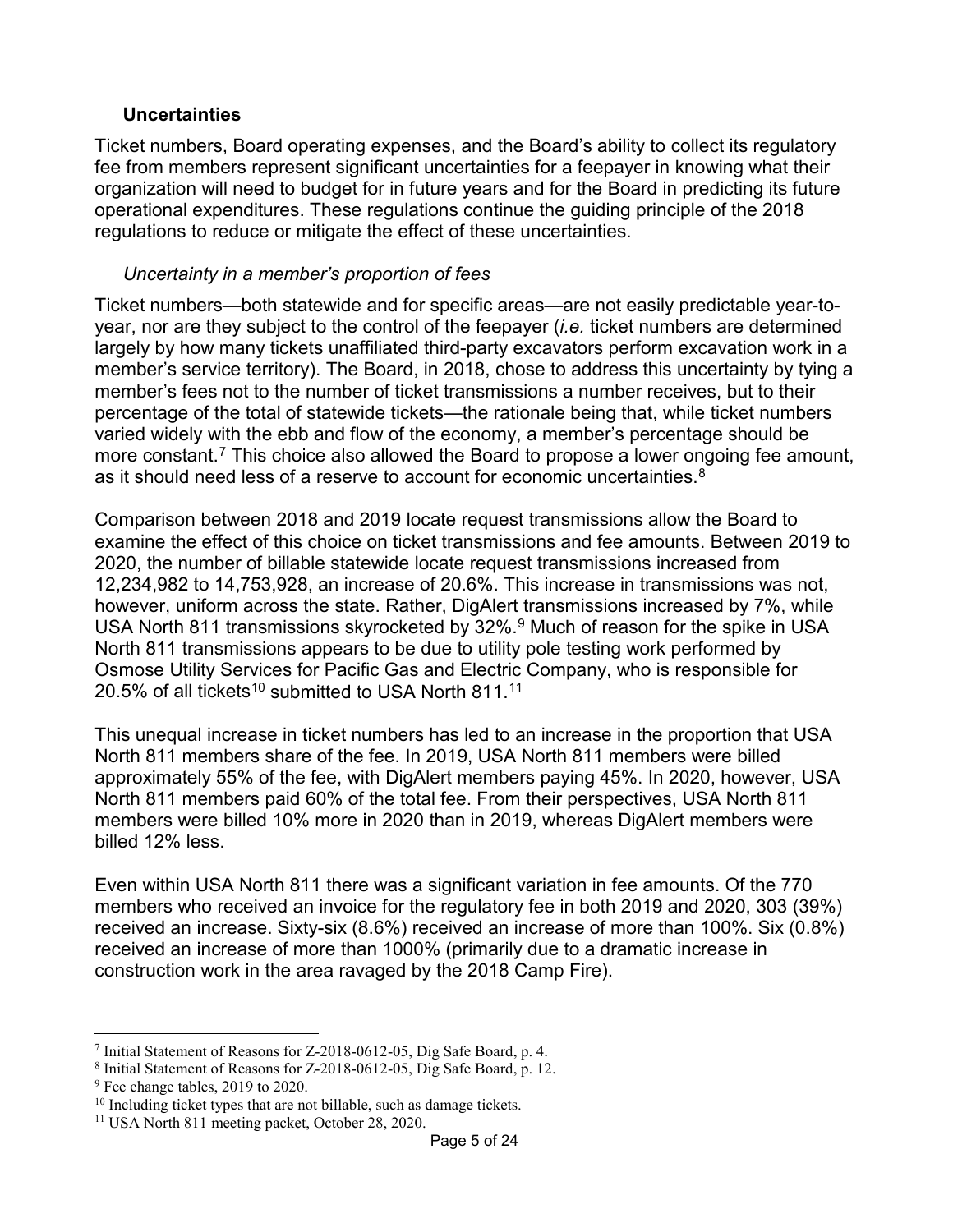While apportioning fees by a member's percentage of statewide locate request transmissions (as opposed to a set fee per locate request transmission) acts to reduce the variability in a member's fee year-over-year, dramatic regional differences in year-over-year construction activity can overwhelm this dampening effect. For this reason, new provisions were added to the proposed regulation to ensure members had sufficient notice of what their fee will be prior to receiving a bill.

## *Uncertainty in Board Operational Expenditures*

Changes since 2018 in costs outside the Board's control—such as Pro Rata, bargaining agreement contracts, and legislative requirements—have hindered the Board's ability to predict is operations in future years, and more significant, dramatic changes brought on by the passage of SB 865 (Hill, Chapter 307, Statutes of 2020) have the potential to change Board costs dramatically.

As can be seen in the State's 2020 Enacted Budget,<sup>[12](#page-5-0)</sup> Pro Rata contributions from the Safe Energy Infrastructure and Excavation Fund have increased from \$0 in the 2018-19 fiscal year to \$360,000 in the 2020-21 fiscal year. The passage of AB 1914 (Flora, Chapter 708, Statutes of 2018) and AB 1166 (Levine, Chapter 453, Statutes of 2019) created mandates that required temporary and ongoing augmentation of the Board's budget.<sup>13,[14](#page-5-2)</sup> Additionally, the SB 865 requires the Board to receive notifications from the one-call centers, which the Board indicated to legislative appropriations committees may require the purchase of a ticket management system.

SB 865 also moves the Board from the Department of Forestry and Fire Protection (CAL FIRE) to the new Office of Energy Infrastructure Safety starting on January 1, 2022. Being in a new department could affect Board share of Pro Rata and departmental indirect costs in a way that are not currently predictable.

# *Uncertainty in Fee Collection*

As presented in the fee implementation staff report for the Board's June 8, 2020 Board meeting, staff had only been able to collect approximately 80% of the 2019 regulatory fee by May 1, 2020.<sup>[15](#page-5-3)</sup> This had increased to 90.6% by June 1, 2020, <sup>[16](#page-5-4)</sup> following the issuance of late fee notices and telephonic and email responses to approximately 150 member contacts. Provisions in this proposed regulation address 1) the uncertainty of how many people will not pay the fee, 1) increasing clarity so that members understand their responsibility to pay, and 3) reducing the amount of time that Board and one-call center staff must take to address fee questions.

<span id="page-5-0"></span> $\overline{a}$  $12 \frac{\text{http://www.ebudget.ca.gov/2020-21/pdf/Enacted/GovernorsBudget/3000/3540.pdf}}{\text{https://esd.dof.ca.gov/Documents/bcp/1920/FY1920_ORG3540_BCP2636.pdf}}$ <br>  $14 \frac{\text{https://esd.dof.ca.gov/Documents/bcp/1920/FY1920_ORG3540_BCP2636.pdf}}{\text{https://esd.dof.ca.gov/Documents/bcp/2021/FY2021_ORG3540_BCP3349.pdf}}$ <br>  $15 \frac{\text{https://dissafe.fire.ca.gov/media/2386/item-4-fee-implementation-accessible.pdf}}{\text{https://$ 

<span id="page-5-1"></span>

<span id="page-5-2"></span>

<span id="page-5-3"></span>

<span id="page-5-4"></span>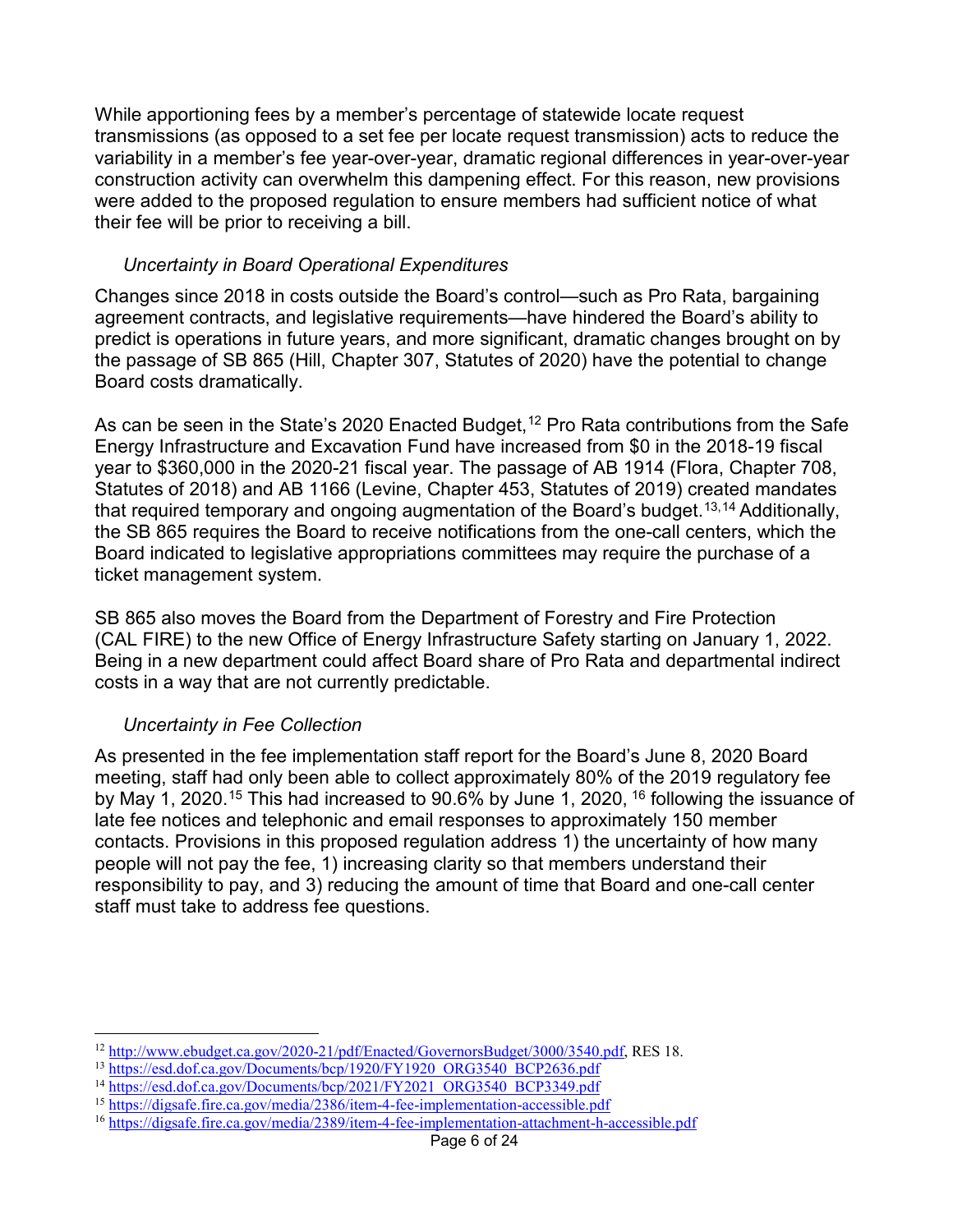# **TECHNICAL, THEORETICAL, AND/OR EMPIRICAL STUDY, REPORTS OR DOCUMENTS**

The Board relied on the following sources:

- DigAlert bylaws, revised July 2018, Exhibit 1. [https://www.digalert.org/pdfs/2018-](https://www.digalert.org/pdfs/2018-07_bylaws.pdf) [07\\_bylaws.pdf](https://www.digalert.org/pdfs/2018-07_bylaws.pdf)
- Initial Statement of Reasons for Z-2018-0612-05, Dig Safe Board, May 2018.
- Enacted State Budget, Details, Department of Forestry and Fire Protection. <http://www.ebudget.ca.gov/2020-21/pdf/Enacted/GovernorsBudget/3000/3540.pdf>
- Fee calculation spreadsheet, using members, locate request transmissions, and fees assessed for the 2020 billing year, as provided by USA North 811 and DigAlert.
- Fee change tables, 2019 to 2020.
- Occupational Employment and Wages, May 2019: 43-3031 Bookkeeping, Accounting, and Auditing Clerks.<https://www.bls.gov/oes/current/oes433031.htm>
- Occupational Employment and Wages, May 2019: 15-1245 Database Administrators and Architects.<https://www.bls.gov/oes/current/oes151245.htm>
- Staff Report: "Update on Fee Implementation and Collection," June 8-9, 2020. <https://digsafe.fire.ca.gov/media/2386/item-4-fee-implementation-accessible.pdf>
- Staff Report: "Discussion of Dig Safe Board Regulatory Fee Implementation," July 13- 14, 2020. [https://digsafe.fire.ca.gov/media/2431/item-6-discussion-of-fee](https://digsafe.fire.ca.gov/media/2431/item-6-discussion-of-fee-implementation.pdf)[implementation.pdf](https://digsafe.fire.ca.gov/media/2431/item-6-discussion-of-fee-implementation.pdf)
- Staff Report: "Dig Safe Board Regulatory Fee Draft Regulation Language," August 10, 2020. [https://digsafe.fire.ca.gov/media/2471/august-10-2020-item-5-dig-safe](https://digsafe.fire.ca.gov/media/2471/august-10-2020-item-5-dig-safe-board-regulatory-fee.pdf)[board-regulatory-fee.pdf](https://digsafe.fire.ca.gov/media/2471/august-10-2020-item-5-dig-safe-board-regulatory-fee.pdf)
- Staff Report: "Dig Safe Board Fee Regulation," September 14, 2020. <https://digsafe.fire.ca.gov/media/2497/sept-14-2020-item-16-fee-regulation.pdf>
- USA North 811 bylaws, amended July 29, 2015, p. 9. [https://usanorth811.org/images/pdfs/Articles\\_Bylaws\\_20150729.pdf](https://usanorth811.org/images/pdfs/Articles_Bylaws_20150729.pdf)
- USA North 811 meeting packet, October 28, 2020, pp. 10-11.

# **REPORTING REQUIREMENTS**

These proposed regulations will require one-call centers to report to the Board and provide certain billing information to the Board, and utility operator corporate and call center identification information, including member codes.

Of the requirements, the regulation places on the one-call centers, the following may be considered reporting requirements:

- (1) Notify the Board if the call center cannot provide an invoice to a utility provider;
- (2) On a monthly basis, provide certain billing and revenue information to the Board; and
- (3) On a quarterly basis, provide certain membership information to the Board.

The one-call centers did not differentiate reporting-related and non-reporting related costs,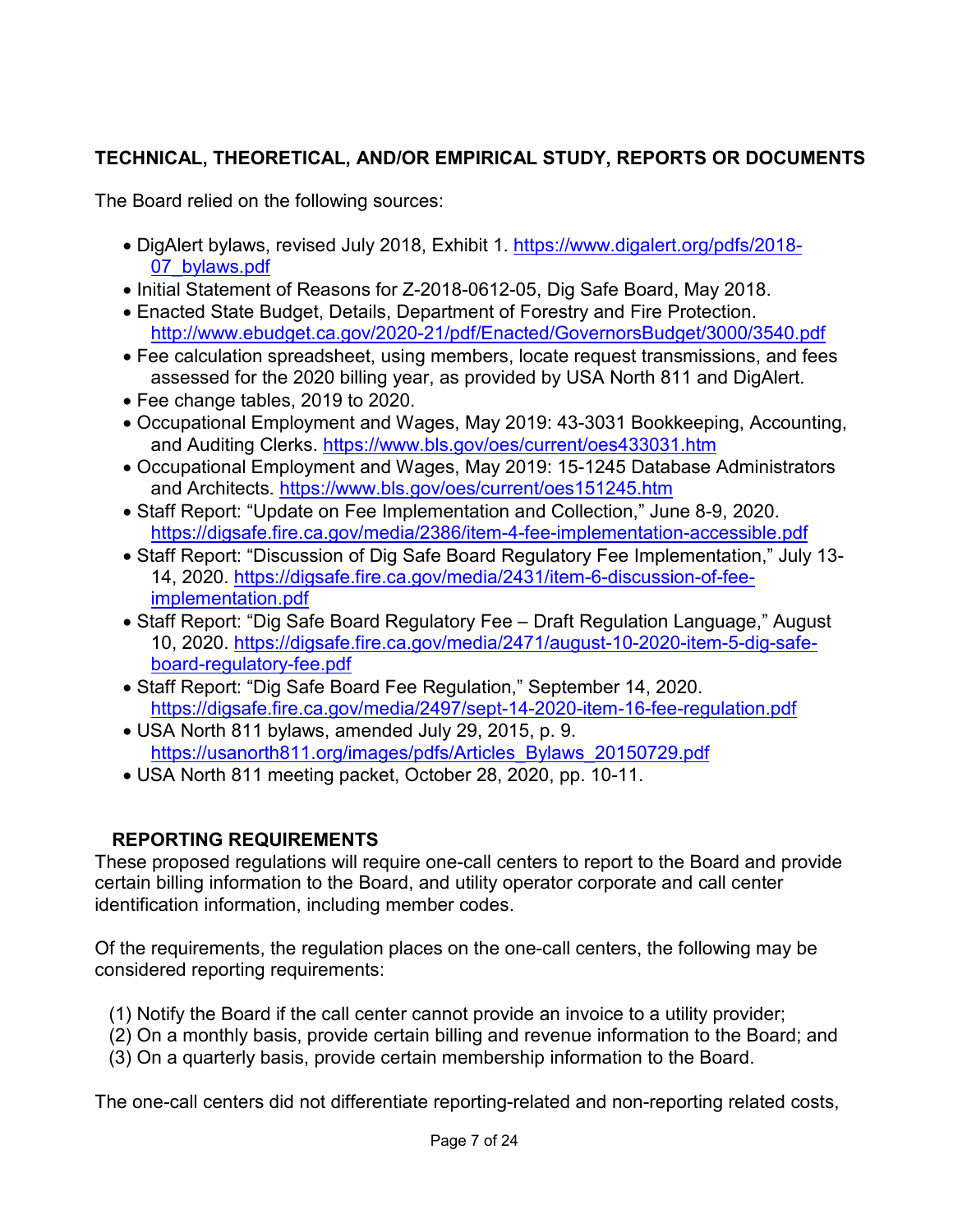nor did Board staff identify requirements as reporting or non-reporting during these meetings, so this analysis assumes that the entire costs may reasonably be construed as reporting-related, creating a reporting requirement cost of \$25,000 + \$25,000 = **\$50,000**.

## **NECESSITY FOR THIS RULEMAKING ACTION**

The proposed regulations are needed to ensure that the Dig Safe Board has funding sufficient to conduct its operations, which include, (1) coordination of industry outreach and education activities, (2) development of standards for safe excavation, and (3) investigation of Dig Safe law violations.

These proposed regulations are intended to improve the processes related to both billing and collecting the fees and reduce uncertainty to one-call center members about the amount they are responsible for while ensuring the Board receives funding sufficient to cover the reasonable regulatory cost of its operations, as required by Gov't Code §4216.16.

During discussions between Board and one-call center staff, as well as discussions during the Board's June, July, and August public meetings, the Board learned that not every operator had received a fee invoice from the call center. And that call centers were not able to confirm which operators had, and which had not, received invoices. Additionally, some utilities needed to, but could not, update their contact information with a call center.

Additionally, the Board also learned that some operators thought that the call center fee invoice was fraudulent because of the way it looked, and some operators thought the invoice was a mistaken duplicate invoice. And in some instances, southern California call center deemed some operators to be late because fees paid for one invoice were applied to an earlier invoice.

This proposed rulemaking action will address these problems though amendments to section 4010 and the addition of section 4011 to Title 19.

# **ECONOMIC IMPACT ASSESSMENT/ANALYSIS**

This proposed rulemaking action will have cost impacts on two types of businesses: utility operators and regional notification centers. Those impacts are similar in kind to the cost impacts of the current section 4010 of Title 19. Additionally, there are difficult to quantify cost savings from process improvements associated with better information flow between Board and one-call center staff.

## **Impacts on Call Centers**

As to the call centers, the proposed regulations do not change what the current section 4010 requires the call centers to do. The proposed regulations require the call centers to provide additional information to the Board, which both the call centers and the Board can use to inform utility providers who must pay the Board's fee. The new requirements imposed on the call centers are:

(1) The call centers must bill for the Board's fee during the same time period that the bills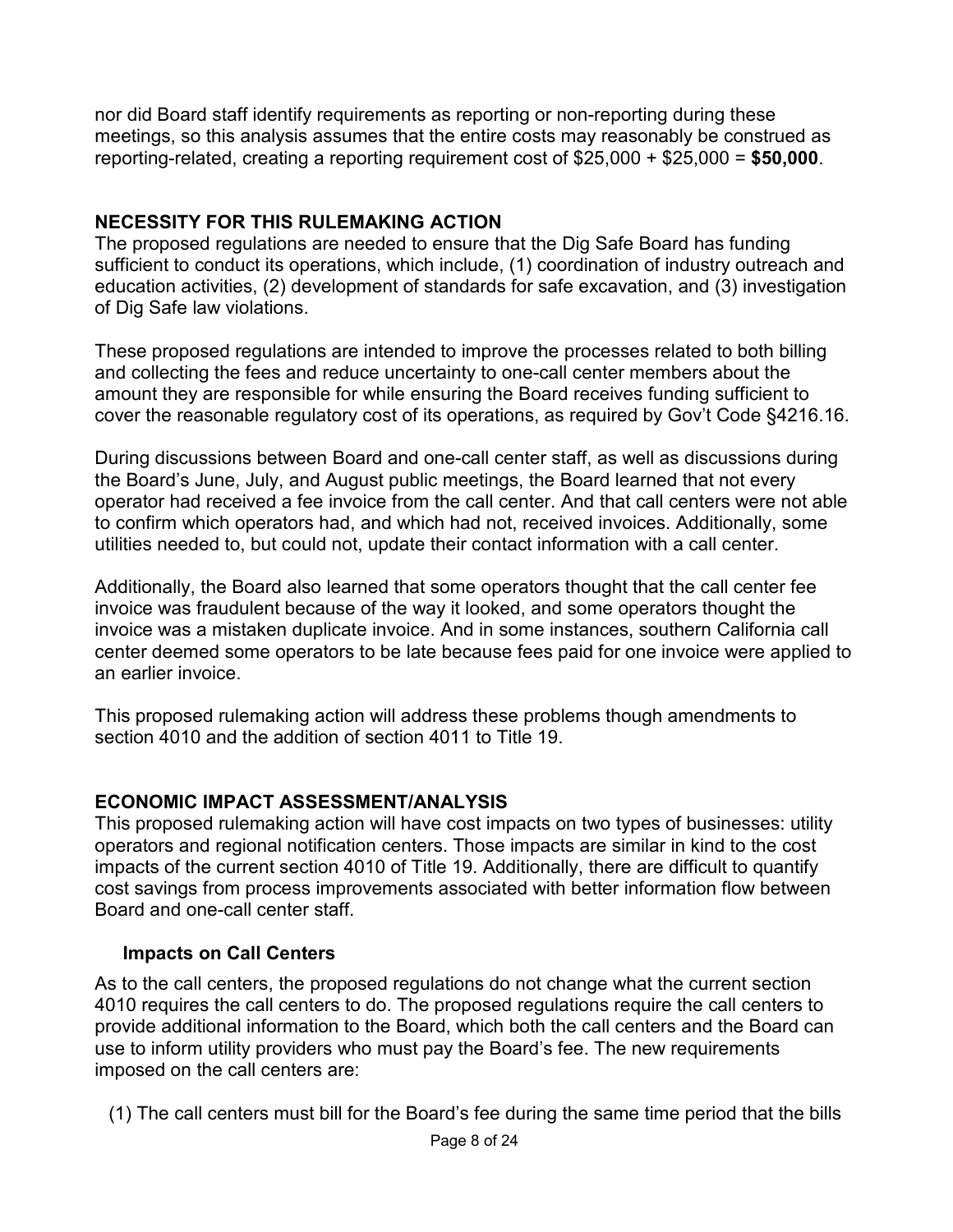for call center fees are sent;

- (2) Inform utility operators of credits and past due balances;
- (3) On invoices for the Board's fee, indicate the utility operators ticket totals, statewide ticket totals, and the Board's operational expense information;
- (4) Notify the Board if the call center cannot provide an invoice to a utility provider;
- (5) Remind utility providers of Board fees that were not timely paid, and assess fees for late payment of Board fees;
- (6) Remit fees to the Board four times per year instead of two;
- (7) On a monthly basis, provide certain billing and revenue information to the Board;
- (8) On a quarterly basis, provide certain membership information to the Board; and

The proposed regulations give the call centers the option to:

- (1) Include the Board's fee as a line item on the call center's invoice; and
- (2) Use the Board's seal on invoices for the Board's fee.

During Board meetings, one-call center representatives indicated that these requirements could cost as much as \$25,000 per year for each center for part-time staff to implement these requirements. The cost of these requirements borne by the one-call centers would therefore be of \$25,000 + \$25,000 = **\$50,000**.

These costs may be on the high end. Each of these centers already operate well-developed information collection, processing, and dissemination systems due to the nature of their work in receiving and distributing excavation notifications and thus one-time and on-going costs are expected to be minimal. Information reporting standards were developed around existing information that the Regional Notification Centers are already in possession of including invoice, payment, and member information. Initial set-up of data queries and reports is assumed to take approximately 40 hours of work by a bookkeeper at an estimated hourly rate of approximately  $$21/hour<sup>17</sup>$  $$21/hour<sup>17</sup>$  $$21/hour<sup>17</sup>$  and approximately 40 hours of work by a database administrator/architect at approximately \$46/hour<sup>[18](#page-8-1)</sup> for estimated total one-time costs of approximately \$2,680 for each Regional Notification Center or a total of \$5,360.

Estimated yearly costs to produce the data and other reports to comply with the proposed regulation are also estimated to be minimal. Monthly reporting is assumed to take approximately 16 hours of work by a bookkeeper at approximately \$21/hour and quarterly reporting is assumed to take approximately 8 hours at the same rate. Total estimated on-

 $\overline{a}$ <sup>17</sup> <https://www.bls.gov/oes/current/oes433031.htm>

<span id="page-8-1"></span><span id="page-8-0"></span><sup>18</sup> <https://www.bls.gov/oes/current/oes151245.htm>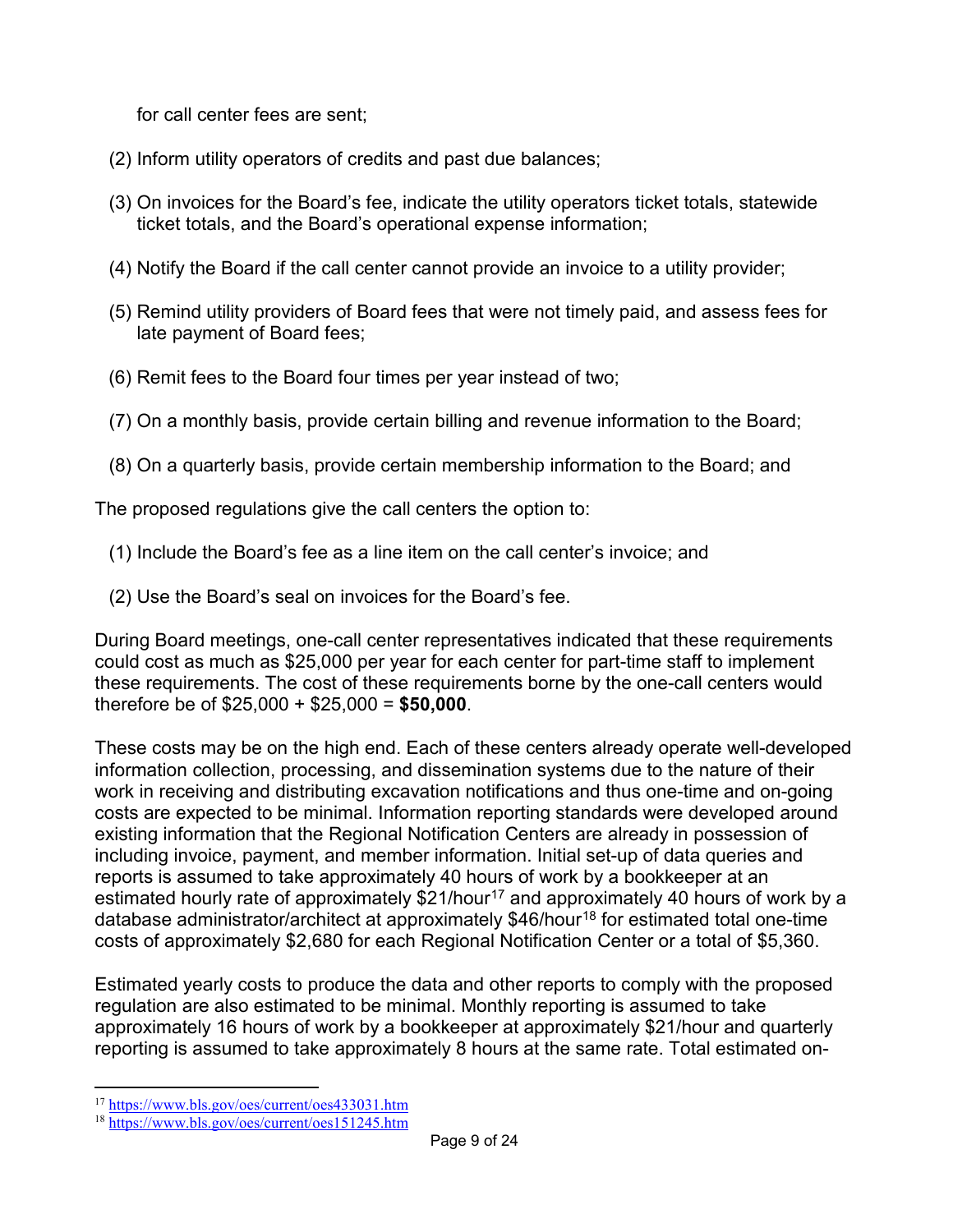going costs are \$4,704 for each Regional Notification Center or a total of \$9,408.

# **Impacts on Utility Operators**

This proposed rulemaking does not change the type of cost impacts that the current section 4010 imposes. The proposed regulation increases fees from \$3.8 million starting in 2022 to up to \$7.0 million starting in 2022, depending on the Board's operational expenses, as set by the Legislature in the annual Budget process. The Board's expected operational expenses will be \$5.0 million. The cost of this regulation on operators is therefore expected to be \$5,000,000 - \$3,800,000 = **\$1,200,000** and capped at \$7,000,000 - \$3,800,000 = \$3,200,000.

The extensive discussion that follows pertains to how that increase in cost is distributed among businesses and local, state, and federal and tribal governments.

Currently, utility operators that receive more than 200 tickets per year are responsible for paying Board fees. The fee each utility operator must pay is determined by the following calculation<sup>-[19](#page-9-0)</sup>

$$
Fee = \frac{member \ locate \ request \ transmissions}{statewide \ locate \ request \ transmissions} \times Board \ operational \ expenses
$$

The time period in which the locate request transmissions is determined by analyzing onecall center records during a prior (calendar) year period, and the Board operational expenses is the same period during which the fee is collected. At specified intervals, onecall centers will provide the locate request information to the Board. And each year, the Legislature will determine the limit of the Board's operating expenses through the Budget Act.

Ticket transmissions fall disproportionally on the largest utility operators. Sixteen members of the 2,231 one-call center members received more than 50% of the locate request transmissions in 2020. Of those large members, only one was a local government agency (Los Angeles Department of Water and Power) and none were state agencies.

The proposed regulation will allow the Board a revenue requirement of up to \$7.0 million the amount the Board currently collects—and will reduce the number of members subject to the fee by approximately 31.9%. As such, the impact on one-call center members will be 1) proportional to the difference in the Board's operational expenses and 2) affected by the change in the distribution of fees paid by difference member types in response to the change in the number members paying the fee. The first effect is significantly larger than the second.

Current law requires that members who have more than 200 new, renewal, and remark tickets must pay, while the proposed regulation requires members that have 500 or more new tickets will pay. In 2019, 1,482 of the 2,231 one-call center members received more

<span id="page-9-0"></span> $\overline{a}$  $19$  Note that statewide locate request transmissions are qualified as only including those received by members who received more than a threshold number; the threshold number is subject to discussion in this Initial Statement of Reasons.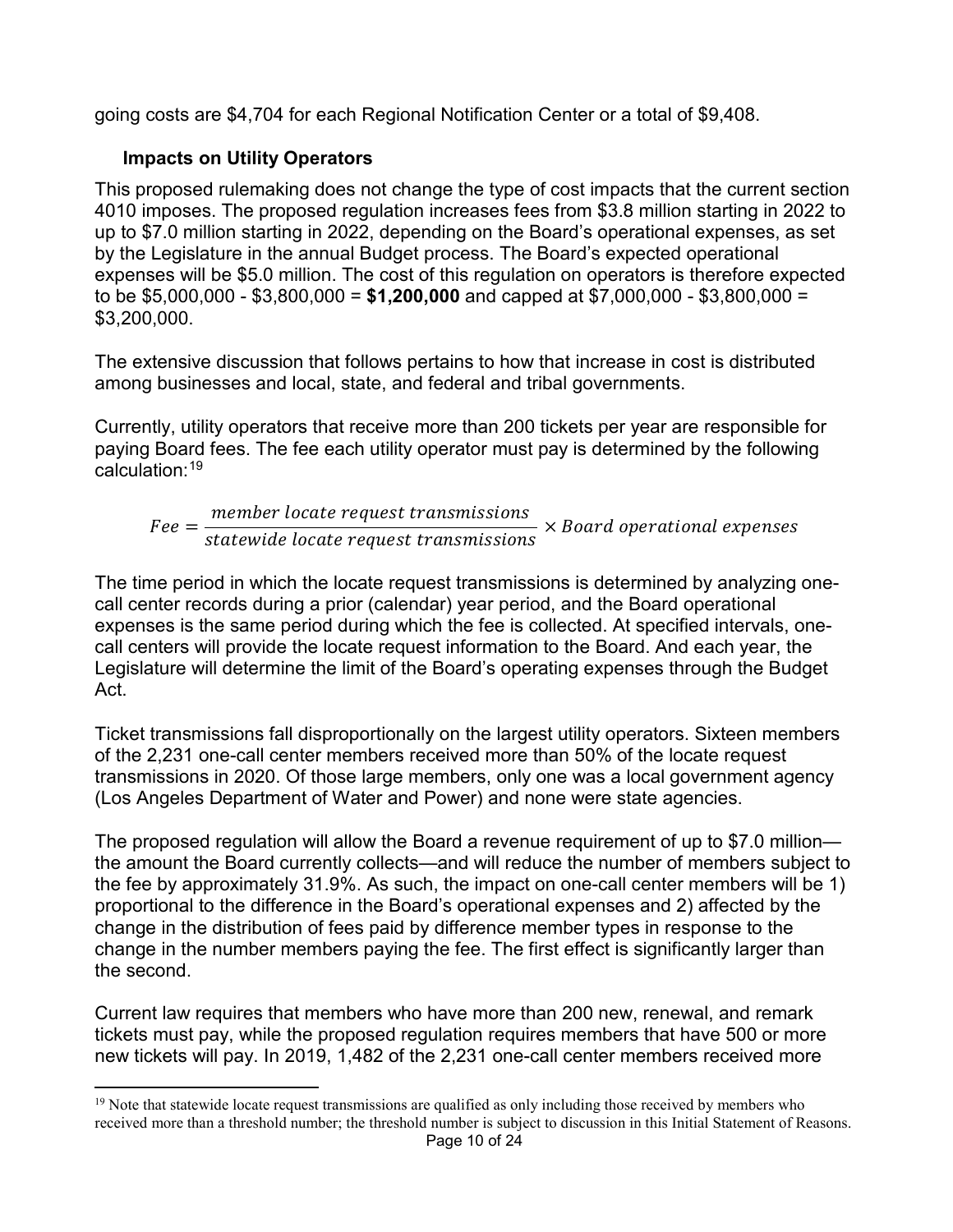than 200 of the state's 14,801,976 new, renewal, and remark tickets and had to pay the fee, or 66.4%. The Board has data provided by DigAlert breaking out different ticket types, and its data demonstrates that new tickets made up 59.5% of billable tickets in 2019. Assuming that the ratio of new, renewal, and remark tickets is consistent across all operators,  $20$  the number of members subject with 500 or more tickets (thus subject to the fee) would drop to 1,009, and their numbers would be distributed as shown in **Table 2**.

| Feepayer type                    | <b>Number</b><br>feepayers<br>(current) | <b>Number</b><br>feepayers<br>(proposed) |
|----------------------------------|-----------------------------------------|------------------------------------------|
| <b>Businesses</b>                | 553                                     | 324                                      |
| Local Government Agencies        | 902                                     | 672                                      |
| <b>State Government Agencies</b> | 17                                      | 9                                        |
| Federal and Tribal               |                                         |                                          |
| Governments                      | 10                                      | 4                                        |
| Total                            | 1,482                                   | 1,009                                    |

*Table 1: Number of feepayers subject to current and proposed regulations by member types.*

In 2020, the Board charged fees to collect approximately \$7.0 million.<sup>[21](#page-10-2)</sup> The existing regulation would have those fees drop to \$3.8 million starting in 2022. The proposed regulation would allow the Board to collect \$7.0 million should its operational expenses rise to that amount, though the Board expects its operational expenses to be approximately \$5.0 million for the next several years. Board fees assessed to businesses, local government agencies, state government agencies, and federal and tribal governments would be expected to be the amounts shown in **[Table 3](#page-10-0)** for \$7.0 million, \$3.8 million, and \$5.0 million in operational expenses:

| <b>Feepayer type</b>             | <b>Number</b> | \$7.0<br>million | \$3.8<br>million | \$5.0<br>million |
|----------------------------------|---------------|------------------|------------------|------------------|
| <b>Businesses</b>                | 324           | \$4,929,439      | \$2,675,981      | \$3,521,028      |
| Local Government Agencies        | 672           | \$2,048,405      | \$1,111,991      | \$1,463,147      |
| <b>State Government Agencies</b> | 9             | \$19,308         | \$10,482         | \$13,792         |
| Federal and Tribal               |               |                  |                  |                  |
| Governments                      | 4             | \$2,848          | \$1,546          | \$2,034          |
| <b>Total</b>                     | 1009          | \$7,000,000      | \$3,800,000      | \$5,000,000      |

<span id="page-10-0"></span>*Table 2: Total cost of fee to members at Board operational expenses of \$7.0 million, \$3.8 million, and \$5.0 million.*

The reduction of tickets eliminated more local government, state government, and federal and tribal government agencies from paying the fee, but the allocation of costs between

 $\overline{a}$ 

 $20$  At least all operators who receive  $500+$  new, renewal, and remark tickets.

<span id="page-10-2"></span><span id="page-10-1"></span><sup>&</sup>lt;sup>21</sup> Actually \$6,999,905.03. The difference from \$7.0 million due to rounding to \$0.01.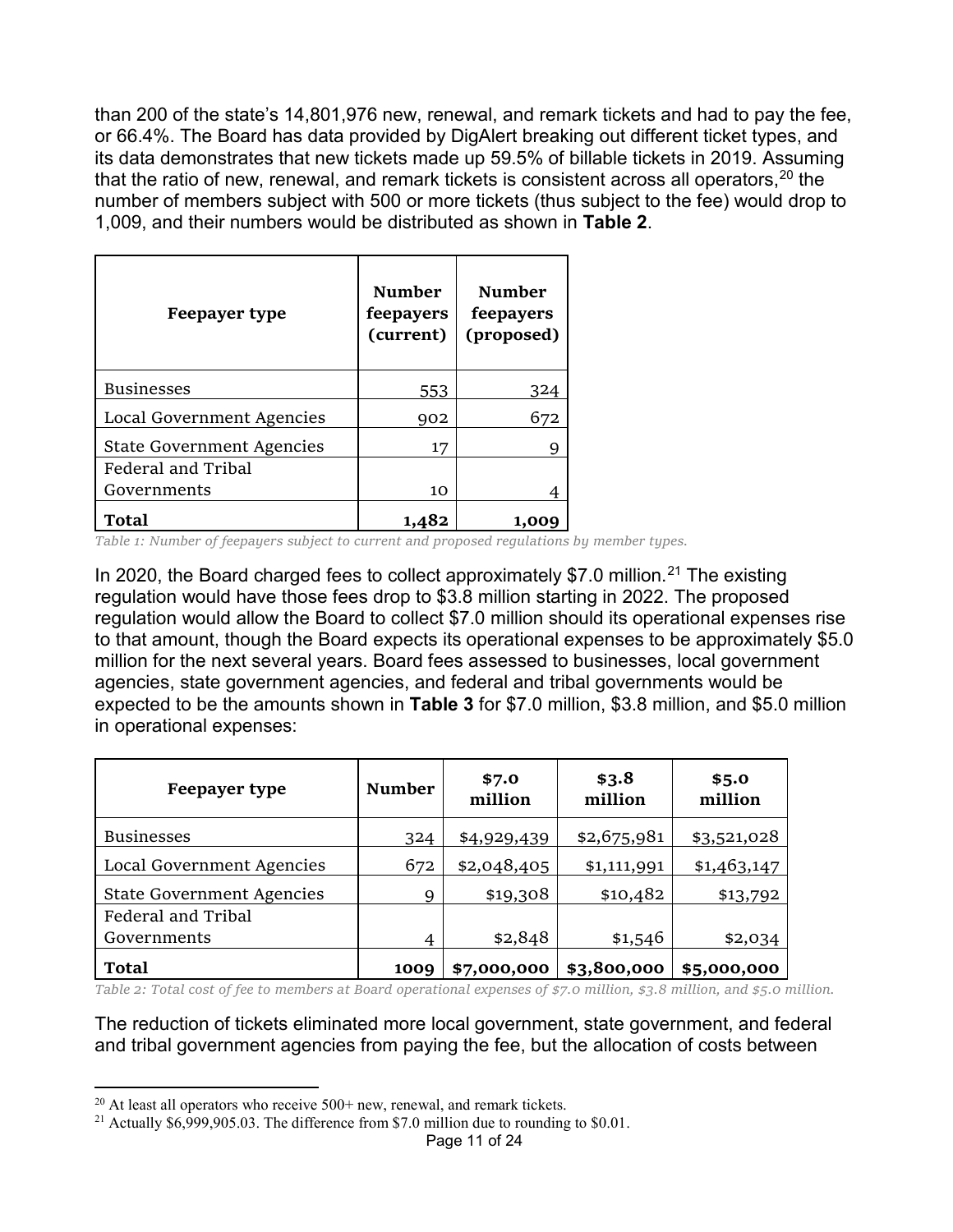groups changed little, as shown by **[Table 4](#page-11-0)**.

 $\overline{a}$ 

| <b>Feepayer type</b>             | <b>Number</b> | Fee shift |
|----------------------------------|---------------|-----------|
| <b>Businesses</b>                | $-41.4%$      | $0.5\%$   |
| Local Government Agencies        | $-25.5%$      | $-1.0\%$  |
| <b>State Government Agencies</b> | $-47.1\%$     | $-7.1\%$  |
| Federal and Tribal               |               |           |
| Governments                      | $-60.0\%$     | $-29.8%$  |

<span id="page-11-0"></span>*Table 3: Change in number and in fee proportion to be paid by member type in proposed regulation.*

To estimate what a "typical" business and small business might pay, we examine the median feepayer and the median small business feepayer. Of the 553 businesses who were assessed the fee in 2020, none in the top 30 are small businesses. As many of the other 523 businesses are difficult to identify as small businesses without significant research, they are assumed to be small businesses.<sup>[22](#page-11-3)</sup>

In **[Table 5](#page-11-1)**, the effect of the regulation on the median fee along the axes of both the reduction of members paying the fee and the change in the Board operational expenses that may be collected.

<span id="page-11-1"></span>

| Median                        | \$7.0<br>million | \$3.8<br>million | \$5.0<br>million | $$7.0 -$<br>\$3.8<br>million | $$5.0 -$<br>\$3.8<br>million |
|-------------------------------|------------------|------------------|------------------|------------------------------|------------------------------|
| Businesses (current)          | \$541.34         | \$293.87         | \$386.67         | \$247.47                     | \$92.80                      |
| Small Businesses (current)    | \$493.90         | \$268.12         | \$352.79         | \$225.78                     | \$84.67                      |
| Businesses (proposed)         | \$549.35         | \$298.22         | \$392.39         | \$251.13                     | \$94.17                      |
| Small Businesses (proposed)   | \$500.81         | \$271.87         | \$357.72         | \$228.94                     | \$85.85                      |
| Difference (Businesses)       | \$8.01           | \$4.35           | \$5.72           | \$255.48                     | \$98.52                      |
| Difference (Small Businesses) | \$6.91           | \$3.75           | \$4.94           | \$232.69                     | \$89.60                      |

<span id="page-11-2"></span>*Table 4: Change in median cost to member feepayers due to decrease in feepayers (red text) and due to changing of Board operational fees (green text). The blue text shows the combination of these two effects.*

The blue text in the bottom-right corner of **[Table 5](#page-11-2)** shows the effect of Board operational expenses of \$7.0 million and \$5 million, and how the cost of the new regulation at the higher expenses compares to the cost of the current regulation at \$3.8 million operational expenses. First, the median feepayer under the current regulation still pays fees in the proposed regulation, as only approximately 31.9% of current feepayers will no longer pay in the new regulation. Second, the median member pays less than \$10 more in the new regulation for the same Board operational expenses, $^{23}$  $^{23}$  $^{23}$  demonstrating that the combined

<span id="page-11-3"></span> $^{22}$  The remaining 523 businesses include branches of AT&T, Southern California Edison, and Spectrum communications, so we expect to have dramatically overcounted the number of small businesses.

<span id="page-11-4"></span><sup>&</sup>lt;sup>23</sup> In this calculation, we looked at the effect on the business who currently pays the median fee, not the new median business.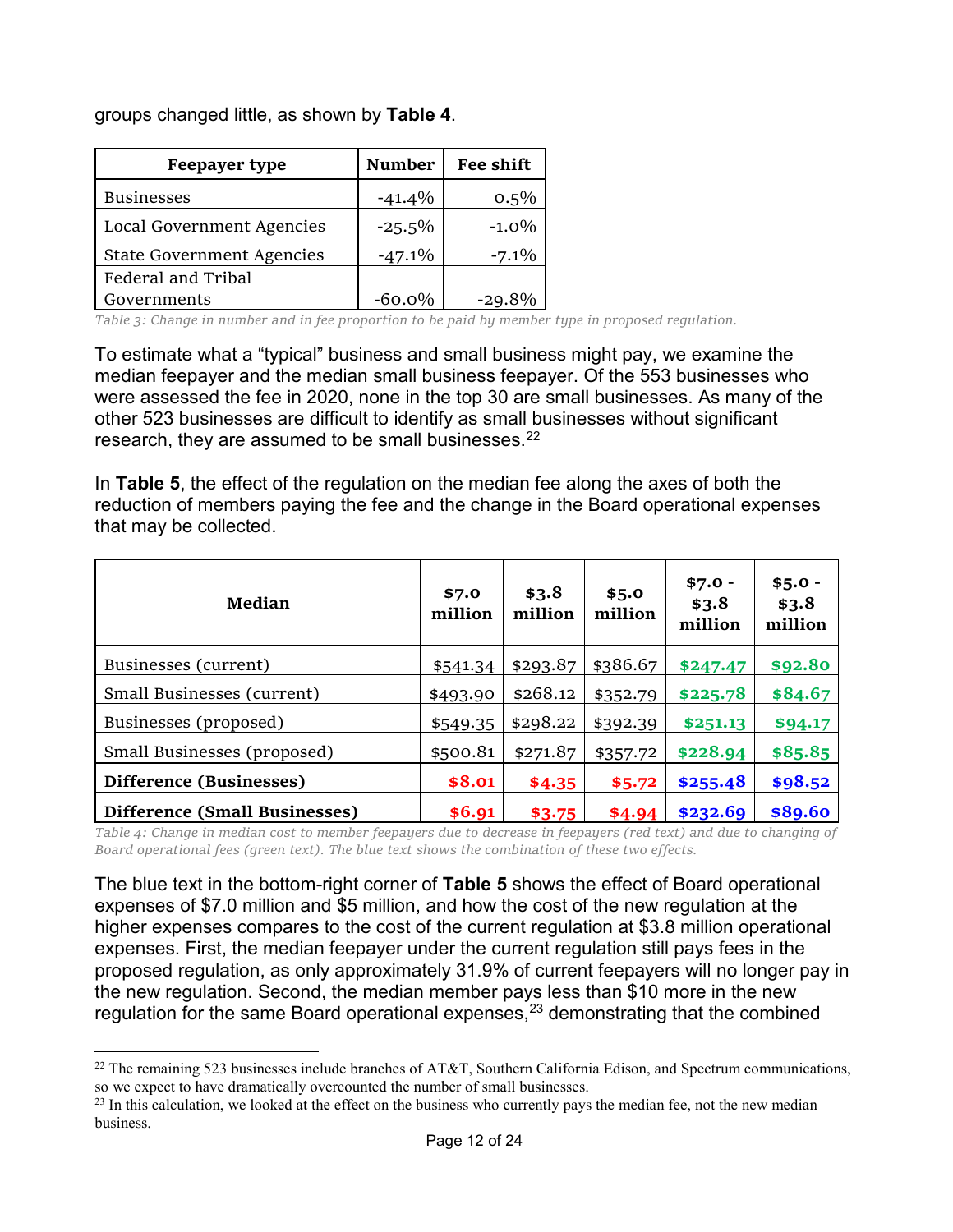cost shifts of billing only new tickets and increasing the fee threshold to 500 locate request transmissions is a small in dollars. As the Board expects to have operational expenses of approximately \$5.0 million in the next several years, a typical (median) business is expected to pay **\$98.52** more annually under the new regulation, and the median small business would pay up to **\$89.60** more. In the case where the Board's operational expenses are as high as allowed under the proposed regulation (\$7.0 million), typical (median) business is would to pay \$243.12 more, and the median small business would pay up to \$222.03 more.

Four individual property owners are members, and of those, only one received more than 200 locate request transmissions in a 2019 (240) and was billed \$113.87. This person is not expected to receive more than 500 locate request transmissions when only new tickets are used to calculate the number, so the cost of the regulation to him would be **–\$113.87**.

The effect of the proposed regulation on businesses and local, state, and federal and tribal governments is seen in **[Table 6](#page-12-0)**.

<span id="page-12-0"></span>

| Feepayer type                                   | $^{\#}$ | \$7.0<br>million | \$3.8<br>million | \$5.0<br>million | $$7.0 - $3.8$<br>million | $$5.0 -$<br>\$3.8<br>million |
|-------------------------------------------------|---------|------------------|------------------|------------------|--------------------------|------------------------------|
| Businesses (current)                            | 553     | \$4,906,361      | \$2,663,453      | \$3,504,544      | \$2,242,908              | \$841,090                    |
| Businesses (proposed)                           | 324     | \$4,929,439      | \$2,675,981      | \$3,521,028      | \$2,253,458              | \$845,047                    |
| Local Government<br>Agencies (current)          | 902     | \$2,068,700      | \$1,123,008      | \$1,477,643      | \$945,691                | \$354,634                    |
| Local Government<br>Agencies (proposed)         | 672     | \$2,048,405      | \$1,111,991      | \$1,463,147      | \$936,414                | \$351,155                    |
| <b>State Government</b><br>Agencies (current)   | 17      | \$20,786         | \$11,284         | \$14,847         | \$9,502                  | \$3,563                      |
| <b>State Government</b><br>Agencies (proposed)  | 9       | \$19,308         | \$10,482         | \$13,792         | \$8,827                  | \$3,310                      |
| Federal and Tribal<br>Governments (current)     | 10      | \$4,058          | \$2,203          | \$2,899          | \$1,855                  | \$696                        |
| Federal and Tribal<br>Governments<br>(proposed) | 4       | \$2,848          | \$1,546          | \$2,034          | \$1,302                  | \$488                        |
| <b>Difference</b><br>(Businesses)               | $-229$  | \$23,078         | \$12,528         | \$16,484         | \$2,265,985              | \$857,574                    |
| <b>Difference</b><br>(Local Gov't)              | $-230$  | $- $20,294$      | $-$11,017$       | $- $14,496$      | \$925,397                | \$340,138                    |
| <b>Difference</b><br>(State Gov't)              | -8      | $-$1,478$        | $-$ \$802        | $-$1,056$        | \$8,024                  | \$2,508                      |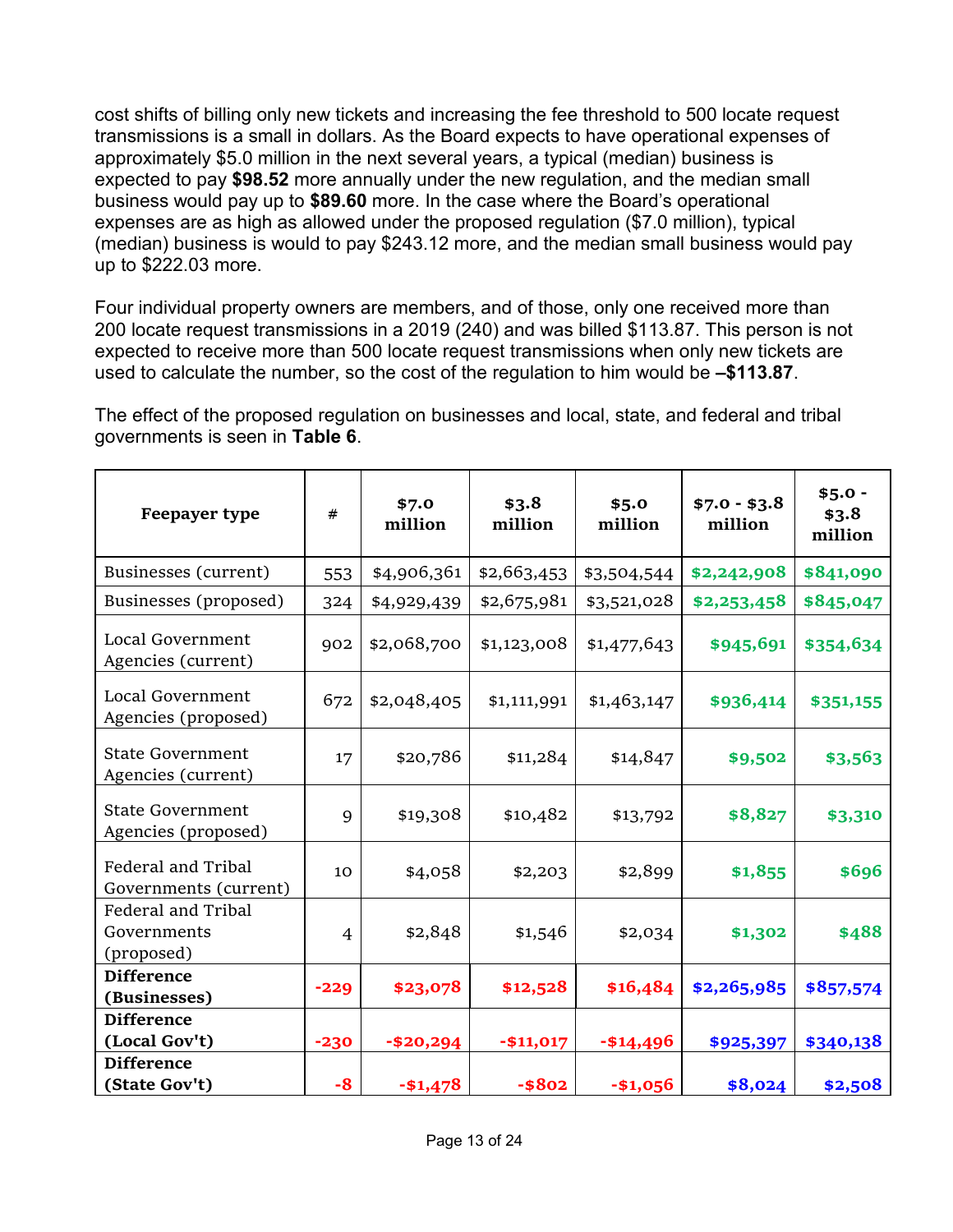| ∽ | Difference         |  |  |  |
|---|--------------------|--|--|--|
|   | (Fed/Tribal Gov't) |  |  |  |

<span id="page-13-0"></span>*Table 5: Change in cost to business, local, state, and federal/tribal feepayers due to decrease in feepayers (red text) and due to changing of Board operational fees (green text). The blue text shows the combination of these two effects.*

The blue text in the bottom-right corner of **[Table 6](#page-13-0)** shows the effect of Board operational expenses of \$7.0 million and \$5 million, and how the cost of the new regulation at the higher expenses compares to the cost of the current regulation at \$3.8 million operational expenses. The expected increase in fees in 2022 and beyond (\$5.0 million in operational expenses) from the current regulation to the new regulation for business, local, state, and federal/tribal members is **\$857,574**, **\$340,138**, **\$2,508**, and **-\$169**, respectively. The maximum increase in fees in 2022 and beyond (\$7.0 million in operational expenses) from the current regulation to the new regulation for business, local, state, and federal/tribal members is \$2,265,985, \$925,397, \$8,024, and \$645, respectively. Note that these costs begin January 1, 2022. Entities, such as state government entities, who operate on July-June fiscal years would be responsible for six months of these costs in fiscal year 2021-22.

## **Impact from Improvements in Information Sharing**

The regulation's data sharing requirements allow for process improvements that create difficult-to-quantify savings. Specifically, due to the lack of formalized data and information sharing that exists currently, many individual requests must be made to the one-call centers for information needed for Board staff to effectively respond to invoice questions. The Board receives on average approximately 20-50 invoice questions per month, with some months being higher and others being lower. Assuming that eighty percent of these questions can now be answered directly by Board staff without needing to interface with one-call center staff, and that each request would take approximately 20 minutes of time for a bookkeeper to address, and the bookkeeper is paid an estimated hourly rate of approximately \$21/hour,[24](#page-13-1) cost savings to the one-call centers may be approximately **\$4,200** annually.

Additionally, improvements to transparency and customer service expected to result from Board staff having all of the available information to inform one-call center members of invoice and fee details are likely to cause cost savings for some members as streamlined invoice processes decrease confusion and thus time spent to contact either the state or the center with questions. Due to the diverse nature of the members which span from the largest multinational telecommunications and utility providers to the smallest water districts and towns, it is difficult to estimate or quantify what the savings to members as a result of improved processes may be.

#### **Effects on Small Business**

Of the 523 feepayers who may be small businesses and currently pay the fee, 229 will no longer pay a fee. For the remaining 296 who may be small businesses, the regulation would increase fees on the median member an expected **\$89.60** and maximum \$232.69 annually, as described above.

#### **The Creation or Elimination of Jobs**

The Board has determined that these proposed regulations will not have a financial impact

<span id="page-13-1"></span> $\overline{a}$ <sup>24</sup> <https://www.bls.gov/oes/current/oes433031.htm>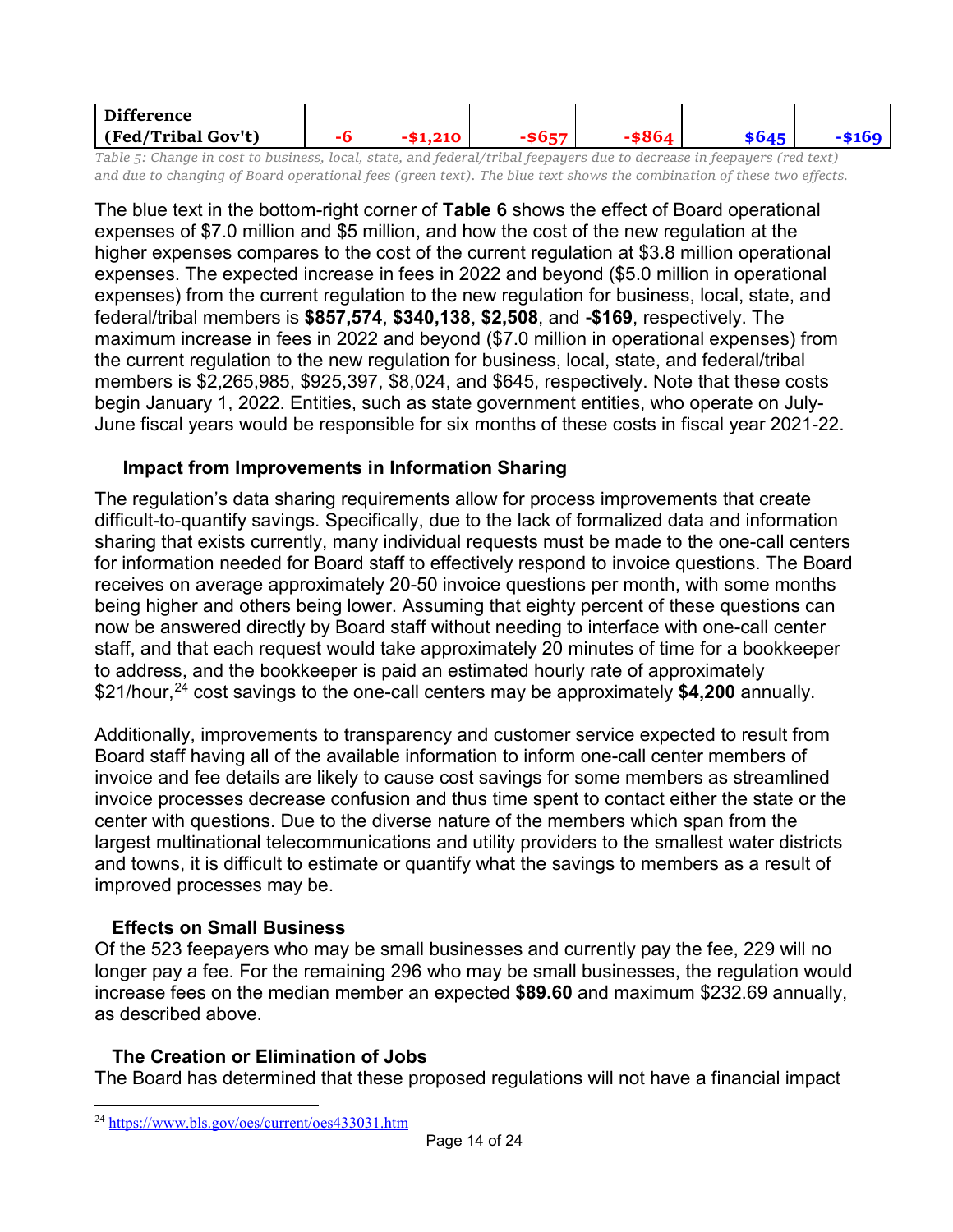sufficient to either create or eliminate jobs within the State of California.

## **The Creation or Elimination of Businesses**

The Board has determined that these proposed regulations will not have an impact on the creation of new businesses or elimination of existing businesses within the State of California.

### **Expansion of Businesses**

The Board has determined that these proposed regulations will not have a significant impact on or limit or discourage the expansion of business currently doing business within the State of California.

#### **Benefits of the Regulations to the Health and Welfare of California Residents, Worker Safety, and the State's Environment**

This regulatory proposal provides a direct benefit to the protection of public health and safety of Californians by reducing the time that both the Board and one-call centers will need to invest to answer questions from their member about the fee, clarify fee basis information for utility providers, and provide the funding necessary for the Board's operations.

## **EVIDENCE SUPPORTING FINDING OF NO SIGNIFICANT ADVERSE ECONOMIC IMPACT ON ANY BUSINESS**

The Board can find no facts, documents, testimony, or evidence that this action will have a significant adverse economic impact on any business. The proposed regulation clarifies and adds language that better defines the fee requirements for members of one-call centers. There is no significant cost impact anticipated because of these regulations.

### **DOES THE PROPOSED REGULATORY ACTION MANDATE THE USE OF SPECIFIC TECHNOLOGIES OR EQUIPMENT, OR PRESCRIBE SPECIFIC ACTIONS OR PROCEDURES?**

The proposed regulation requires the regional notification centers to provide financial data to the Board in either a spreadsheet or a tab-separated value file that can be loaded into a spreadsheet—with financial numbers. This format is compatible with several different spreadsheet programs from different vendors as well as free and open source software (FOSS) solutions. The centers already do this informally, and creating a standardized format will reduce time and effort of Board and call center staff in discussions regarding the information.

The regulation allows one-call centers to invoice feepayers using either a line item on their existing membership dues invoice or a separate invoice. The regulation also requires the one-call center to take "reasonable efforts" to inform their members of past-due fee balances, but it does not prescribe the method.

## **CONSIDERATION OF REASONABLE ALTERNATIVES TO THE REGULATIONS AND THE AGENCY'S REASONS FOR REJECTING THOSE ALTERNATIVES**

The following three alternatives were considered: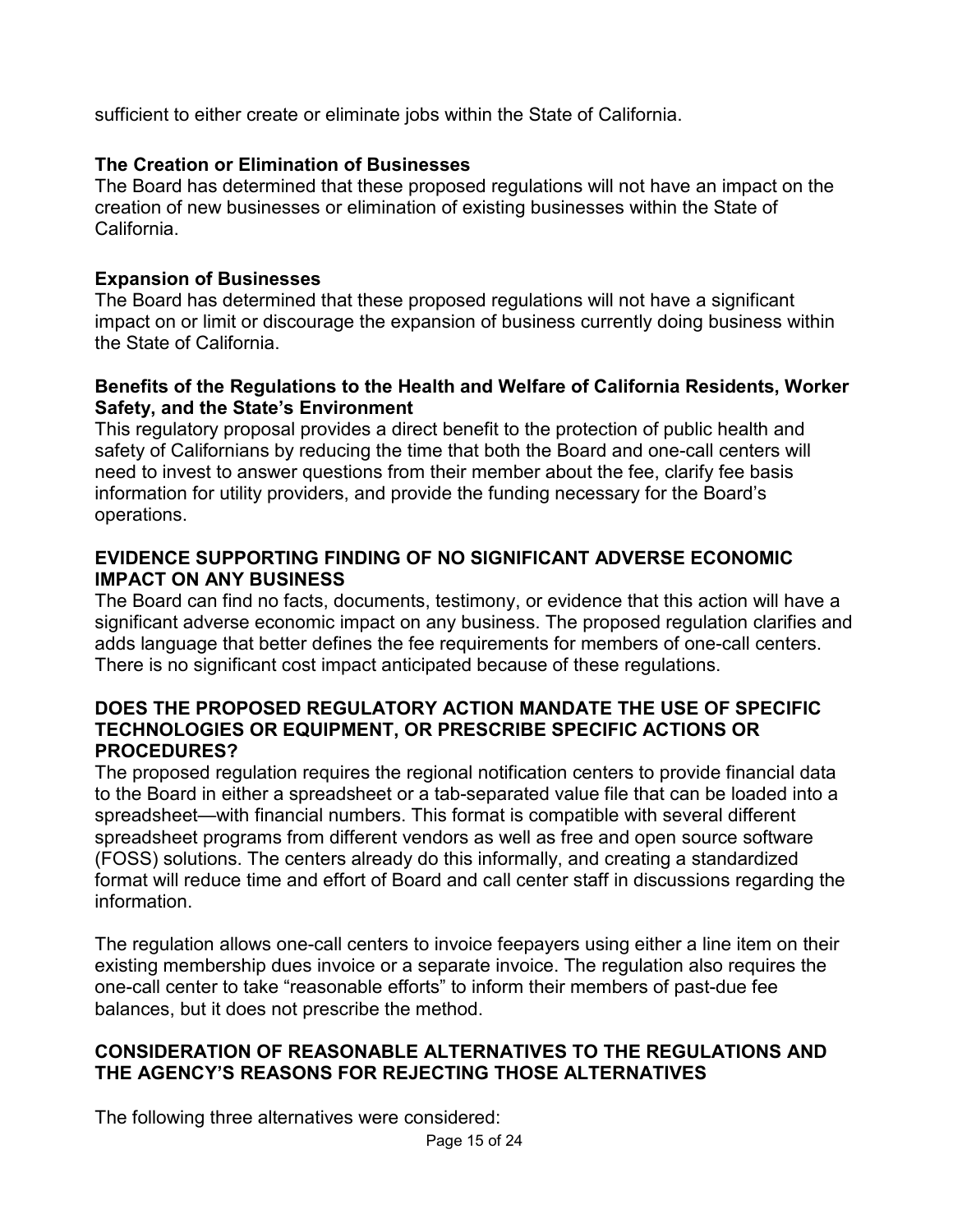# **Alternative 1: Set a fixed number for Board operational expenses**

Rather than set a cap, the regulation could have set a fixed dollar amount or a schedule for the Board's operational expenses. On the surface this appears to have the benefit of certainty for the feepayer, even if it has clear downsides for the Board. First, the major downside of the Board—the lack of certainty of the Board's operating expenses—requires the Board to make a choice on the spectrum between these two ends:

- 1) Regularly update the fee regulation.
- 2) Set a high fee to extend the time between updates and build up significant reserves to buffer operations in the 1-2 years between the beginning fee regulation development and fee increase implementation.

As discussed above, the Board has spent more of its existence developing its fee regulation than it has been free of fee regulation development. As also discussed above, the ongoing uncertainty associated with legislative requirements and operational costs at the new Office of Energy Infrastructure Safety make it difficult to predict the operational expenses. The risk premium associated with this alternative would be significant, and the Board would have to set a correspondingly high operational expense level to address this risk, at approximately \$6.0 million. This would not be fair to feepayers, who would be paying higher fees than they need to—perhaps as much as \$1.5 million annually. To avoid requiring members to overpay to address a risk premium was the reason the Board chose in 2018 to bill member as a percentage of their share of the locate request transmissions rather than a flat fee per locate request transmission,<sup>[25](#page-15-0)</sup> and the Board rejects this alternative on the same basis.

Second, as discussed above, the benefit to feepayers of certainty in Board operational expenses does not translate to certainty in their fee. The Board chose to address this through its adoption of proposed Section 4010 subdivision (b), which requires the Board to post fee information on its website on March 1, which will give members four months of advance notice of the amount they need to pay for their fee.

## **Alternative 2: Leave the minimum locate request transmission threshold at 201**

Were the Board to maintain the threshold for a member to pay the fee at 201 locate request transmissions, the Board would have more feepayers to manage, which would be a detriment to the Board and those members who receive between 201 and 499 locate request transmissions annually. As up to 553 – 324 = 229 of those members could be small businesses, those members would be the least sophisticated and well-prepared to process the invoice. [Table 1](#page-17-0) shows the different options available in choosing the locate request transmission threshold, and the rationale for why 500 was chosen is described above. The cost of this alternative is the same as the proposed regulation, as the alternative only affects allocation of the fee in the manner discussed above.

## **Alternative 3: Board staff bills one-call center members and collects fee directly**

Board staff recommended taking over the billing and collection functions of the fee in advance

<span id="page-15-0"></span> $\overline{a}$ <sup>25</sup> Initial Statement of Reasons for Z-2018-0612-05, Dig Safe Board, May 2018, p. 12.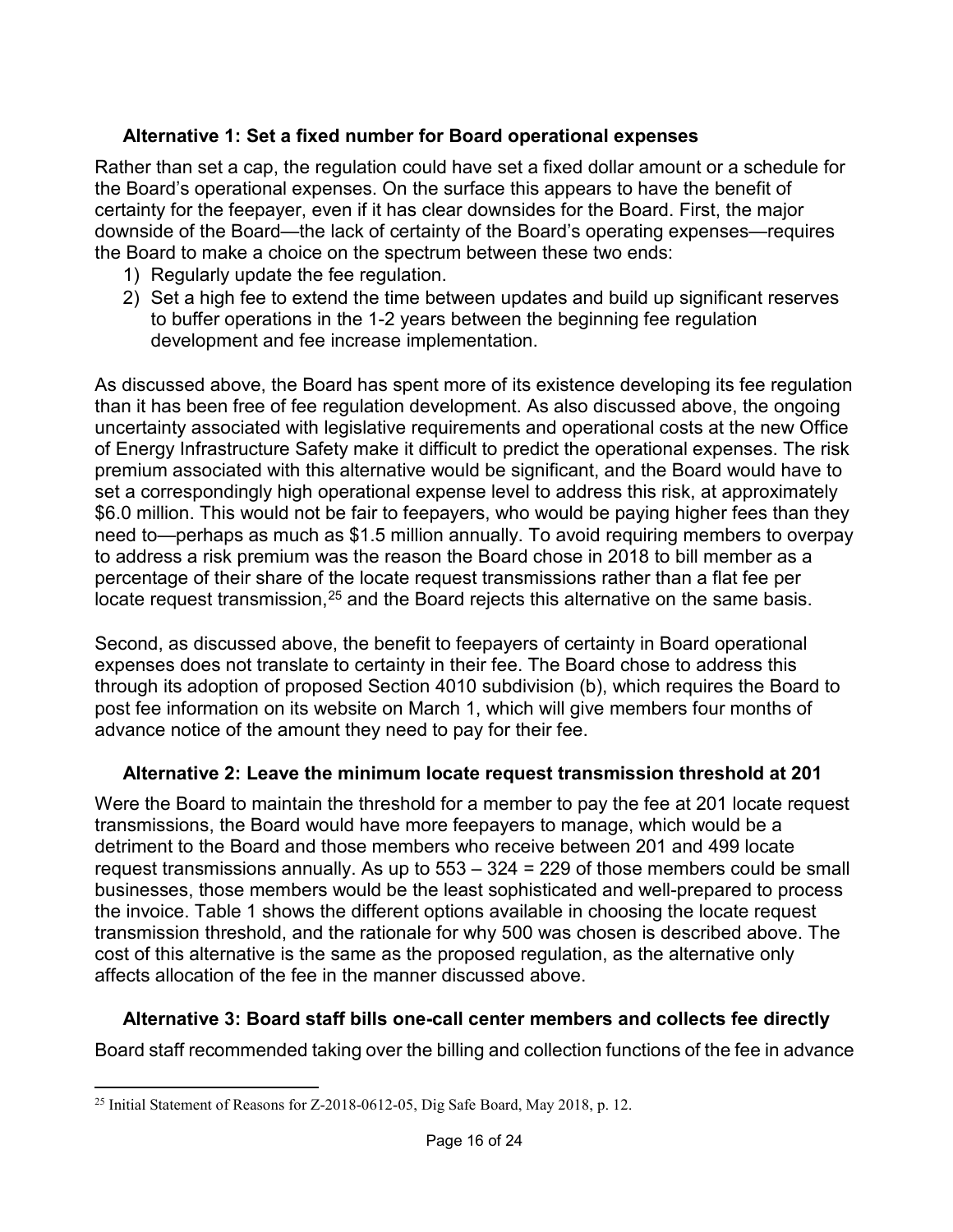of the June 8, 2020 meeting.<sup>[26](#page-16-0)</sup> Staff's rationale was that too many entities were involved in the fee collection process, leading to structural communication issues between Board and one-call center staff and confusion for one-call center members. The Board rejected this option because 1) the staff time and resources required would draw resources away from other Board activities and 2) one-call center members receiving invoices from two different entities (Dig Safe Board for fees, one-call center for membership dues) would add confusion. The cost of this alternative is the nearly the same as the proposed regulation, though it would reduce the cost of one-call center compliance and increase the workload on staff, to the detriment of other mission activities.

# **REASONABLE ALTERNATIVES – SMALL BUSINESS**

The proposed regulations have no substantial effect to small business. The Board has identified no alternative that would lessen adverse impact, if any, on small business and still allow the Board to effectively enforce the regulations.

# **LOCAL MANDATE DETERMINATION**

The proposed regulations do not impose any mandate on local agencies or school districts.

# **DUPLICATION OF CONFLICT WITH FEDERAL REGULATIONS**

The Board has reviewed and concluded that this proposed regulatory action neither conflicts with nor duplicates any federal regulation contained in the Code of Federal Regulations. The proposed regulatory action does not contain any regulations that are identical to any corresponding federal action.

# **PURPOSE AND NECESSITY**

## **Specific Sections which have been modified:**

**Section 4010. Fees.** Currently specifies requirements for both billing and payment. To improve clarity, the proposed regulations would make section 4010 applicable to the calculation of the amount of, and payment of, the fees imposed on each operator. And would add section 4011 to address the collection of fees by the call centers.

**Section 4010, subdivision (a).** The proposed regulation changes the existing subdivision (a) in three ways.

It changes the number of tickets a utility operator must receive to be required to pay the regulatory fee from 201 to 500 locate request transmissions. This change, in conjunction with the change to only charge for new tickets (Section 4010, subdivision (d)), reduces the number of members subject to the fee from approximately 1,482 to approximately 1,009. This makes collection easier for the Board and one-call centers, as fewer members are subject to the fee, and it shifts the costs from those members who receive 201-499 to the members who receive 500 or more tickets. This shift, for reasons described below, is slight.

Ticket transmissions fall disproportionally on the largest utility operators. Sixteen members of the 2,231 one-call center members received more than 50% of the locate request

<span id="page-16-0"></span> $\overline{a}$ <sup>26</sup> Staff Report: "Update on Fee Implementation and Collection," June 8-9, 2020, p. 10.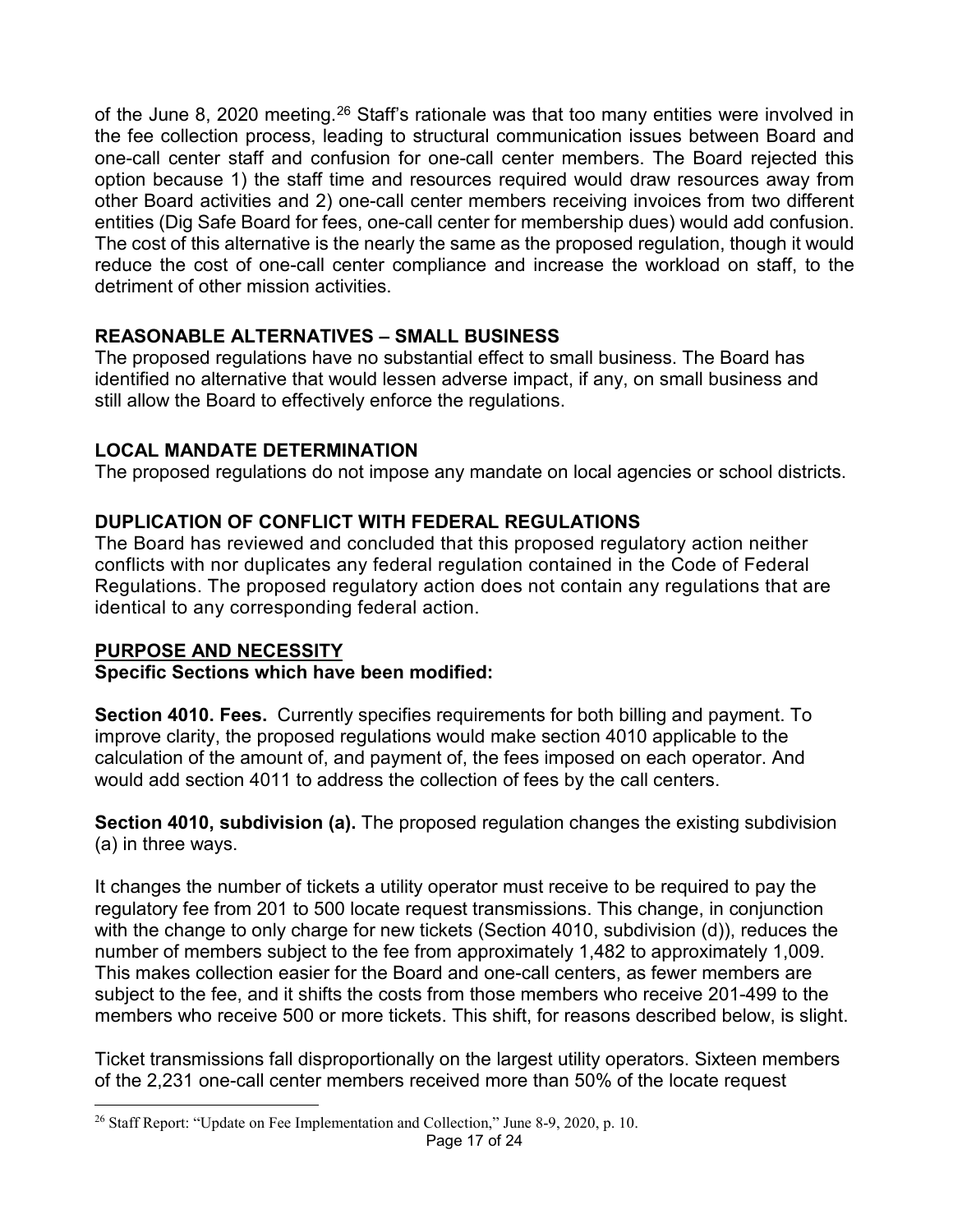transmissions in 2020. Of those large members, only one was a local government agency (Los Angeles Department of Water and Power) and none were state agencies. Under the current regulation, a threshold of 201 tickets exempted 33.6% of one-call center members from being assessed a fee. The locate request transmissions to these members constituted only 0.32% of all tickets—a reduction from 0.43% in 2017.<sup>[27](#page-17-1)</sup> These billable tickets are based on locate request transmissions of new, renewal, and remark tickets. Data from DigAlert indicates that 59.5% of billable tickets are for new tickets. In choosing to move to a threshold of 500 or more new tickets, the number of members affected, cost shift to paying members, and minimum bill were considered. **[Table 1](#page-17-0)** shows these effects for different ticket thresholds.

| <b>Ticket</b><br>Threshold | % tickets<br>billable | #<br>members<br>pay | $\frac{0}{0}$<br>members<br>pay | Approx.<br><b>Min Fee</b><br>$(*7.0M)$ | Approx.<br><b>Min Fee</b><br>(\$5.0M) |
|----------------------------|-----------------------|---------------------|---------------------------------|----------------------------------------|---------------------------------------|
| $\Omega$                   | 100.0%                | 2,208               | 99.0%                           | $<$ \$1                                | $<$ \$1                               |
| 200                        | 99.4%                 | 1,330               | 59.6%                           | \$160                                  | \$114                                 |
| 500                        | 98.2%                 | 1,009               | 45.2%                           | \$400                                  | \$286                                 |
| 1,500                      | 93.4%                 | 550                 | 24.7%                           | \$1,200                                | \$857                                 |
| 5,000                      | 83.0%                 | 212                 | $9.5\%$                         | \$4,000                                | \$2,857                               |
| 10,000                     | $75.5\%$              | 114                 | $5.1\%$                         | \$8,000                                | \$5,714                               |

<span id="page-17-0"></span>*Table 6: Percentages of new tickets and members subject to fee and minimum fee for several new ticket thresholds. Note that \$5.0 million is the expected Board operating expenses for the next several years; \$7.0 million is the maximum allowed by the proposed regulation.*

Several principles, many conflicting, were considered in choosing a ticket threshold:

- 1) **Ease of administration**. Fewer members, leads to fewer resources expended by the Board to collect fees. Members with larger ticket numbers are more sophisticated than those with fewer, so in addition to reducing the number of members the Board must collect from, a higher threshold also removes many members who are difficult to collect from.
- 2) **Minimization of cost shift**. Fairness dictates that members should pay for the portion of the system designated for them. While what constitutes "fair" can be complicated (especially when considering fixed vs. marginal costs), one could easily argue that a system that requires a small number of members to shoulder the majority of the costs has a high burden to demonstrate fairness.
- 3) **Minimization of edge effects**. A high threshold leads to a high minimum bill. Members who receive locate request transmissions near the number might engage in unpredictable behavior to reduce their tickets as not to be required to pay the fee. Some of these behaviors may not be in the interest of safety. On the contrary, the lack of a threshold would lead to the only marginal cost being of incremental locate request transmissions—each less than \$1.

**Necessity:** A 500-ticket threshold was determined to be optimum, as it eliminates more

<span id="page-17-1"></span> $\overline{a}$  $^{27}$  Initial Statement of Reasons for Z-2018-0612-05, Dig Safe Board, p. 5.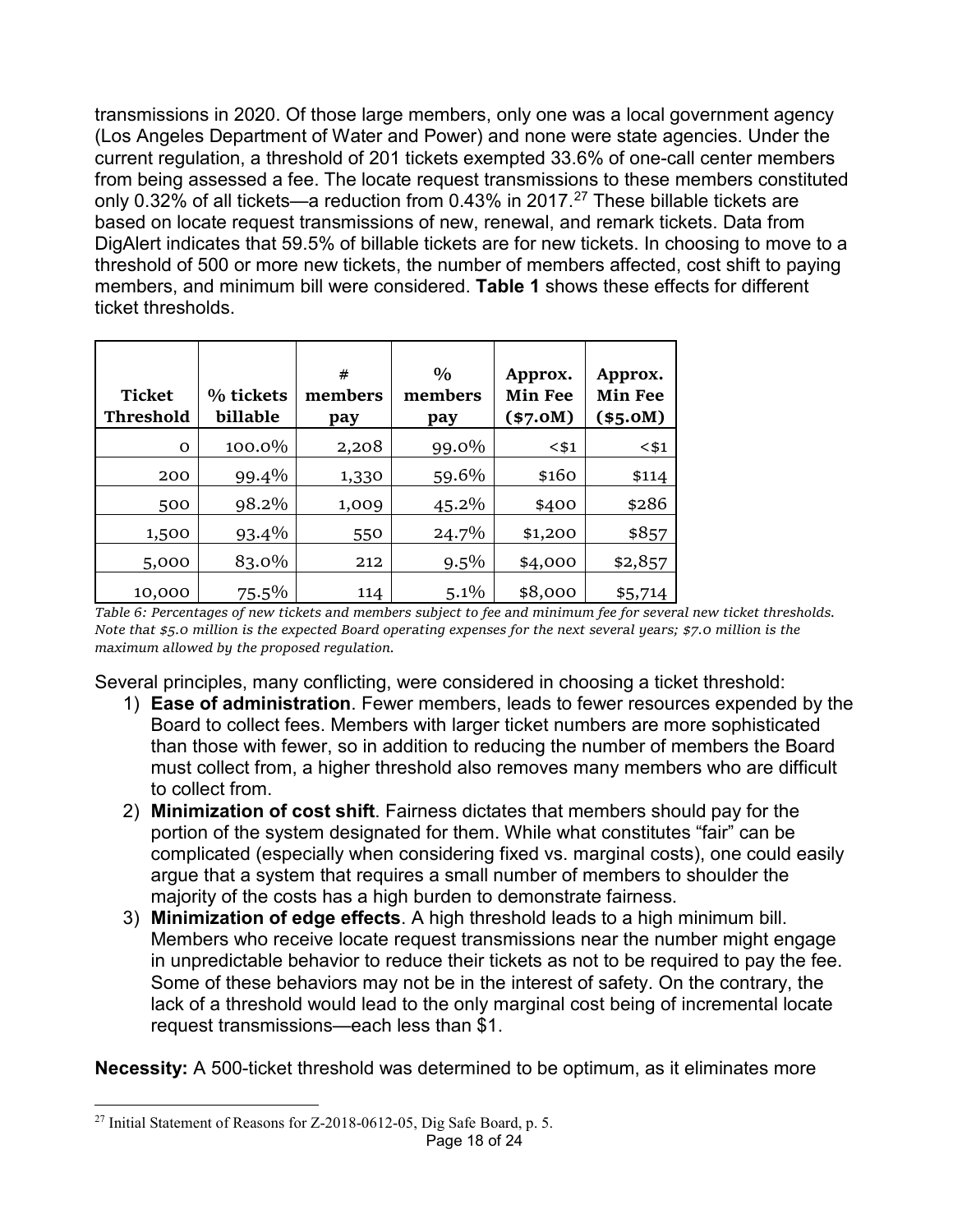than 50% of members from fee responsibility, while creating a cost shift of only 1.8%, and maintaining a reasonable minimum bill of \$286.

**Section 4010, subdivision (a)(2)** also deletes the reference from "previous calendar year" and instead, uses the term "calculation year" for clarity. Subdivision (d)(2) defines "calculation year" to be the period between January 1 and December 31 in the year before the "billing year." This section also states that the amounts of the Board's operational expenses will be specified in subdivision (e) rather than subdivision (a)(2)(B), and that the operational expenses shall not exceed that amount.

**Necessity:** This changes will explicitly allow the Board to set Board operational expenses which is proportional to member fees—below the amount listed in the regulation. As discussed above, the Board is not in control of its operational expenses, and it cannot reasonably predict where those expenses will be in more than a year or two. The Board set its fee in 2018, and it has spent considerable staff resources—including meetings in four consecutive months of 2020—to prepare this regulation package. It will commit more resources to shepherd the regulations through the formal process. Once this regulatory package is complete, the Board will have spent more of its time of creating and amending fee regulations as it will have spent not doing so.  $28$ 

To avoid a perpetual cycle of updating the Board's fee regulation in the face of continuing uncertainties (described above), The Board chose to set a fee based on three conditions: 1) estimated operational expenses, 2) \$3.8 million, and 3) the State Budget Act. Experience over the past two years has shown these three conditions to be in conflict with each other as State Budget Act costs conform to legislative prerogative, not to numbers we set in regulation.

To harmonize these three conditions, the proposed regulations modify them to instead create a cap on the amount the Board may collect, allowing the Board to set the Board operational expenses at a lower number. As described in Section 4010, subdivision (a), that cap is proposed at \$7.0 million. Were the Board to set a specific number for its operational expenses, it would need to set a number sufficiently large to hedge against these uncertainties. This is discussed in the Alternatives section.

**Section 4010, subdivision (b).** The proposed regulation specifies that a one-call center member's fees, and the information that went into developing them, will be identified on the Board's website annually on March 1. As the proposed regulation also changes the billing period to a July 1-June 30 fiscal year (subdivision (d)), this provides feepayers a threemonth notice of the amount their fee will be.

The fee is calculated using one-call center ticket data. This data is usually not available from USA North 811 for the previous calendar year until early February of the new year. As, in the current regulation, the billing period begins on January 1, members cannot be

<span id="page-18-0"></span> $\overline{a}$ <sup>28</sup> The Board's first meeting was in January 2018, and the target for completion of this package is January 2022—a span of four years. The Board first met in April 2018 to discuss and approve a fee regulation which was not approved by OAL until November. The Board began discussing this fee regulation in June 2020. Even in this scenario, where we are ignoring the amount of staff time taken in preparing information in advance of Board meetings, this means that 26 of 48 months of Board existence were spent in one part or another of fee regulation development.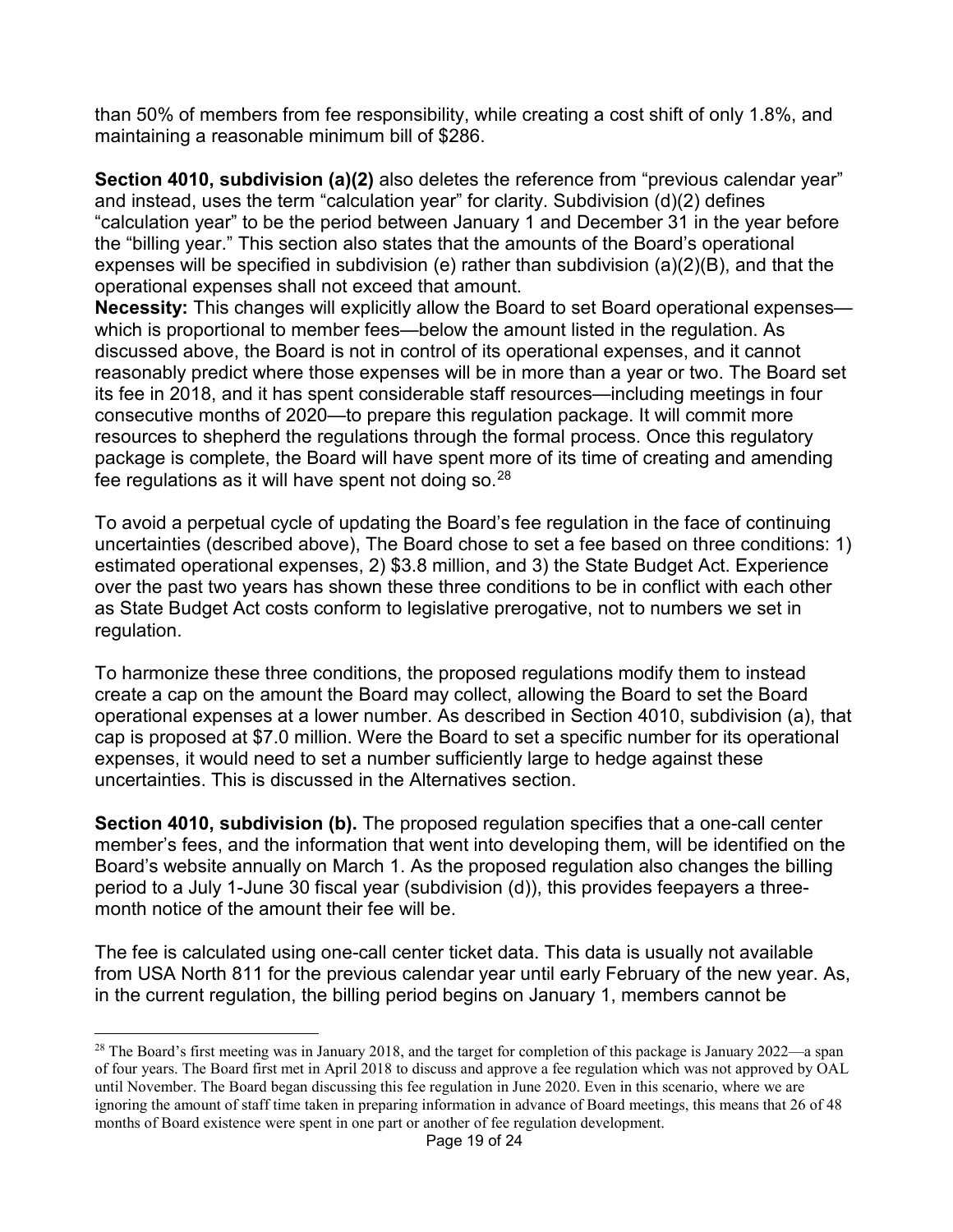informed of what their fee for a billing period until at least a month into it. **Necessity:** The change proposed in this section was made to ensure feepayers had advanced notice of the amount of their fee. In fielding questions from one-call center members, staff noticed that municipal members were especially keen to know their fee amounts in advance to allow them to provide their city councils accurate numbers during their annual budgeting process. As municipal budgets are also on the July 1-June 30 fiscal year, providing this information by March 1 will allow those cities to use accurate fee information in their planning processes.

Board staff also believes that this will cut down on the time required to answer individual telephonic and email questions from persons asking what their bill will be, as staff may point them to the website instead of retrieving a spreadsheet off the shared drive and looking up the member. As many operators have more than one one-call center membership—even for the same one-call center, this process is not always straightforward and creates the potential that staff may not provide a one-call center member with the information they were looking for.

The provisions relating to payment of the fee by utility operators has been moved from subdivision (b) to subdivision (c), and the provision regarding remission of fees paid to the Board has been moved to section 4011.

**Section 4010, subdivision (c).** This subdivision provides that a one-call center member must remit payment to the one-call center, and that a member who does not pay an invoice for the fee within 90 days of the date of the invoice is subject to a 5% late fee. The proposed language differs from current subdivision (c) in that it 1) specifies that payment is to be made directly to the one-call center, 2) removes information about the method by which the late fee will be collected (as such information is now found in Section 4011), and 3) specifies that the late fee is applicable after 90 days, rather than the dates that the one-call centers choose to use (at present 45 days for USA North 811 and 30 days for DigAlert).

**Necessity:** Specifying that the payment is to be remitted directly to the one-call center and removing the provision that the Board will seek to obtain fees directly from a member who has not made timely payment—is necessary to clarify that payment should not be made directly to the Board. When the Board issued invoices in Spring 2020 to members who had not paid their 2019 fees, many of those members became confused about where to send payment—to the address on the original invoice or the address on the new one. Also, it was a challenge for Board staff and the one-call centers to maintain timely communication on who has paid. Without all the information, neither Board staff nor the one-call centers had confidence that they had correct payment information when speaking to feepayers who had questions.

The existing requirement that members pay invoices by the due date on the invoice was based on the Board's belief that one-call centers would add the Board fees as a line item on the member's existing membership dues invoice. Given that the two one-call centers don't have the same due dates on their invoices, the Board did not want to specify a due date inconsistent with existing one-call center processes. Changing the time at which the late fee is applicable from the date on the member's invoice to 90 days is necessary in that it allows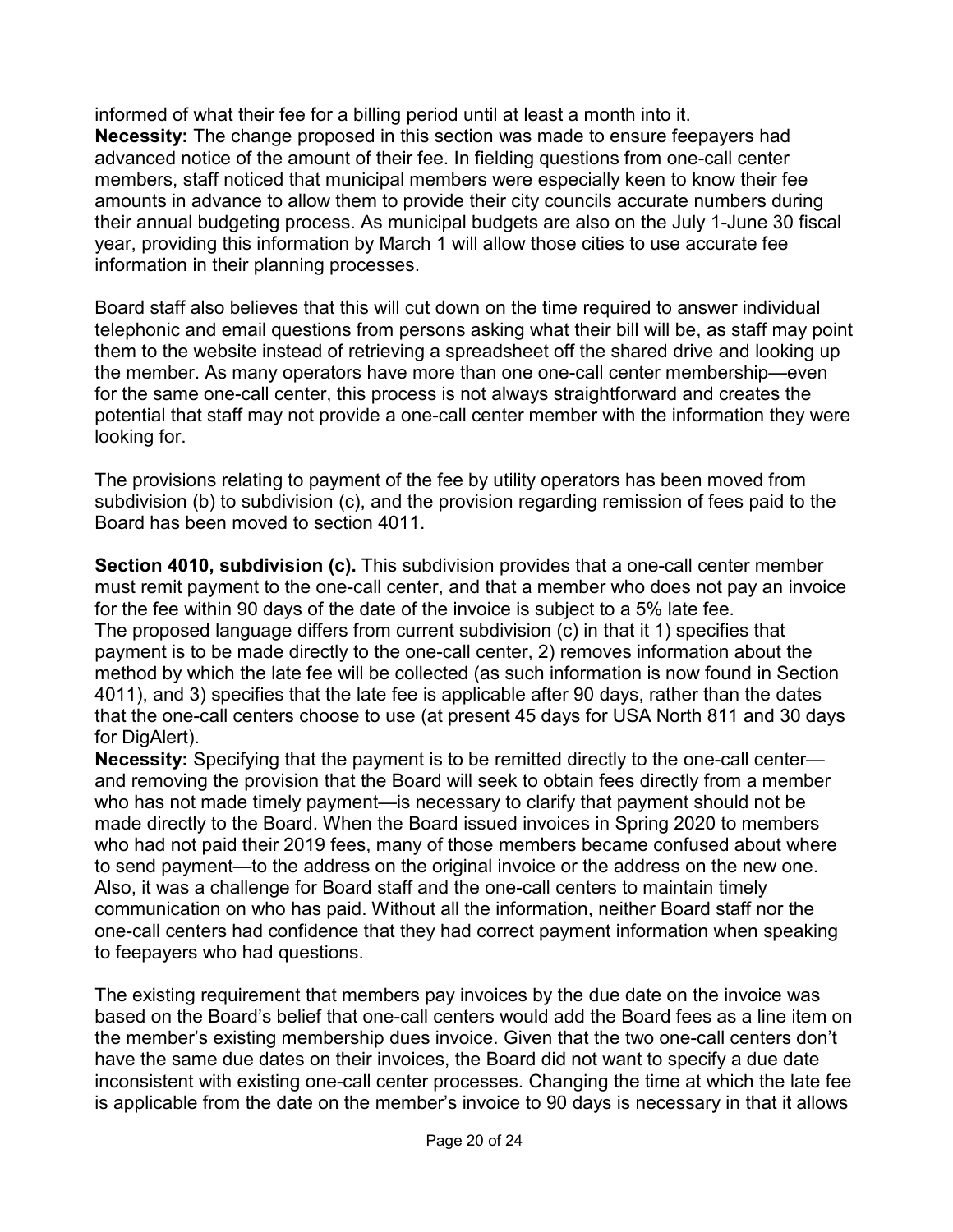for a standard procedure—listed in subdivision (b) of the proposed Section 4011—to be used by both one-call centers in issuing a late fee invoice. This change also allows the onecall centers to send out a reminder notice to feepayers who haven't paid, so that they may do so without incurring additional cost. Even if a one-call center choses to add the Board's fee to their existing invoices (discussed in Section 4011, subdivision (a)(1)), 90 days is an even multiple of both 30 days (for DigAlert) and 45 days (for USA North 811), preventing members from having the regulatory fee on a different schedule than member dues.

**Section 4010, subdivision (d).** Proposed subdivision (d)(1) and (2) defines the terms "calculation year" and "billing year" and changes the types of tickets subject to billing from new, renewal, and remark tickets to only new tickets.

Subdivision (d) relocates the definition of the term "locate request transmission" to subdivision (d)(3) and makes minor amendments by deleting the following text at the end of the sentence: …"or to a ticket requesting a remark, as identified in Government Code section 4216.3, subdivision (b)". This deletion removes text that is potentially unclear to the extent it indicated that a request for a re-mark generates a ticket. Creating terms "calculation year" and "billing year" improves clarity by specifying the applicable time frames. The current regulation uses the terms "current" and "previous" to identify time frames. Those terms are serviceable in the current regulations, as both refer to a calendar year. The proposed regulations, on the other hand, refer to different types of years previous calendar year and current fiscal year—and, with multiple different dollar amounts for different timeframes of (b)—some of which "year" is only actually 6 months (sub. (e) transition year), defining "billing" and "calculation" year outside of subdivision (a) was necessary to reduce the change of ambiguity and to prevent subdivision (a) from being convoluted with time periods that will pass. This change requires a six-month transition period (January 1, 2022 to June 30, 2022), that is addressed in subdivisions (e) and (f). **Necessity:** Changing the tickets subject to the fee is necessary to conform with one-call center billing practices. In 2018, DigAlert charged members based on new tickets only, and USA North 811 charged members based on new, renewal, and remark tickets. In late 2019, USA North 811, facing concern from its members that some excavators working in their service territories had a high proportion of renewal tickets, changed its practice to only bill for new tickets, conforming with DigAlert practice. Since then, Board staff has received questions from USA North 811 members who were trying to understand why the number of tickets they were billed for from the Board was different than the number from USA North 811. As USA North no longer billed for renewal and remark tickets, this information was no longer listed on their USA North 811 invoices, and so members have no documentation that Board staff can point to show that their new, renewal, and remark ticket add to the number they are invoiced for the regulatory fee. To create as consistent and straightforward an experience for the feepayer, the proposed regulation changes the types of tickets billed to only new tickets, in conformance with DigAlert and USA North 811 practices. This has no effect on the amount the Board collects.

**Section 4010, subdivision (e).** Proposed subdivision (e) sets the cap of the Board operational expenses for different time periods.

**Necessity:** Setting Board operational expenses as its own subdivision is necessary to reduce the complexity of subdivision  $(a)(2)(C)$ , which otherwise would have to contain two different Board operational expenses for the periods of 1) January 1, 2022 to June 30, 2022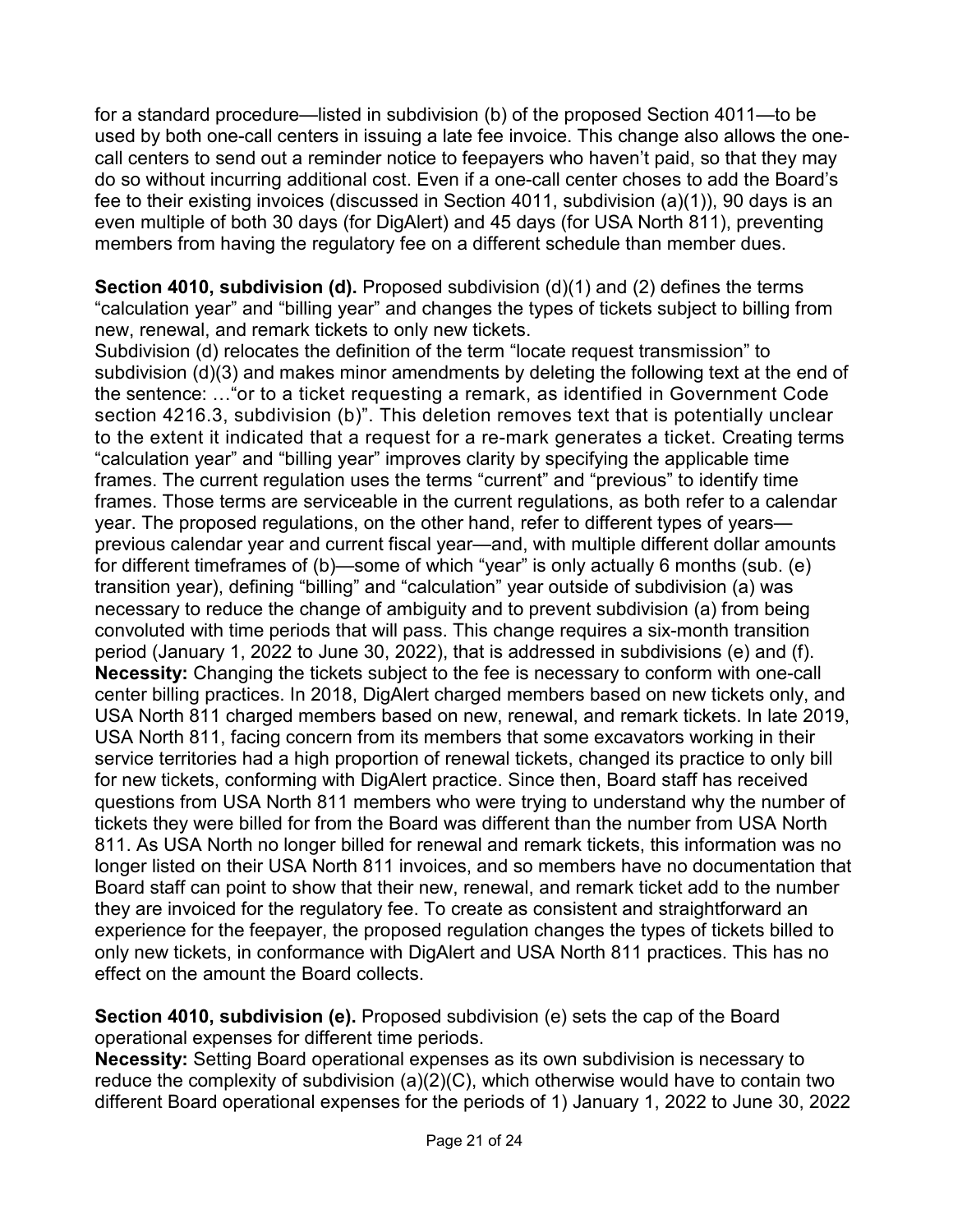and 2) the billing year that begins on July 1, 2022, and every billing year thereafter. Specifying the Board operational expenses for calendar years 2019, 2020, and 2021 also assists the lay reader feepayer, who may wish to know the revenue requirement from previous years to understand why their bill has increased or decreased over time.

The cap for billing year 2022-23 and beyond was chosen as \$7 million for two reasons: 1) to ensure the Board would not need to develop new regulations for several years, and 2) feepayers are currently paying to support a revenue requirement of \$7 million, as the Board needed to recover funds by July 1, 2021 to repay a \$7.408 million startup loan. It is reasonable that the Board review the fee should the revenue requirement grow above the amount it was from 2019-2021. The amount of \$2.5 million was chosen for the six-month transition period as it is the upper bound of what is believed to be necessary for the second half of the Board's 2021-22 fiscal year, as the 2020-21 State Budget called for expenditures of \$4.798 million to be drawn from fee revenue.<sup>[29](#page-21-0)</sup>

**Section 4010, subdivision (f).** The proposed regulation clearly defines the six-month transition period.

**Necessity:** While the calculation year will continue to be a calendar year, the new billing year will be pushed back from January 1 to July 1. As such there needs to be a six-month transition billing period from January 1, 2022 to June 30, 2022. This subdivision defines calculation year and billing year for this period. The calculation year was chosen to be from January 1, 2021 to June 30, 2021 to allow six months to calculate and disseminate the transition period fees to feepayers so that they have sufficient notice.

**Section 4011. Fee Collection.** The proposed regulation adds a new section that specifies the way call centers will collect the fees specified in proposed section 2010.

**Section 4011, subdivision (a).** Proposed subdivision (a) expressly provides that the call centers will (1) collect the fees directly from utility operators, (2) will do so on the Board's behalf, and (3) will bill for the Board's fee in the same timeframe that it bills for its own fee. **Necessity:** These requirements will reduce confusion that some operators told Board staff arose from receiving two invoices at different times. This provision is moved to this section from current regulation section 4010(a)(3).

**Section 4011, Subdivision (a) paragraph (1)** allows one-call centers to either add the fee as a line item to their membership dues invoice or send the Board's fee as a separate invoice. During the Board's discussion in advance of these proposed regulations, staff, members, and one-call center staff publicly discussed the way one-call center members were billed, and what methods were reasonable and effective for the parties. The representative from USA North 811 suggested during the August 2020 meeting that the one-call center members be given flexibility, as placing the fee on the same invoice as the member dues may become easier in the future for the one-call centers than it is now.<sup>[30](#page-21-1)</sup> The Board therefore chose to allow in regulations either option. If, however, a one-call center choses to issue separate invoices, the regulations require that those invoices be issued at

<span id="page-21-0"></span> $\overline{a}$ <sup>29</sup> [http://www.ebudget.ca.gov/2020-21/pdf/Enacted/GovernorsBudget/3000/3540.pdf,](http://www.ebudget.ca.gov/2020-21/pdf/Enacted/GovernorsBudget/3000/3540.pdf) RES 18.

<span id="page-21-1"></span><sup>30</sup> Staff Report: "Dig Safe Board Fee Regulation," September 14, 2020, p. 2. [https://digsafe.fire.ca.gov/media/2497/sept-](https://digsafe.fire.ca.gov/media/2497/sept-14-2020-item-16-fee-regulation.pdf)[14-2020-item-16-fee-regulation.pdf](https://digsafe.fire.ca.gov/media/2497/sept-14-2020-item-16-fee-regulation.pdf)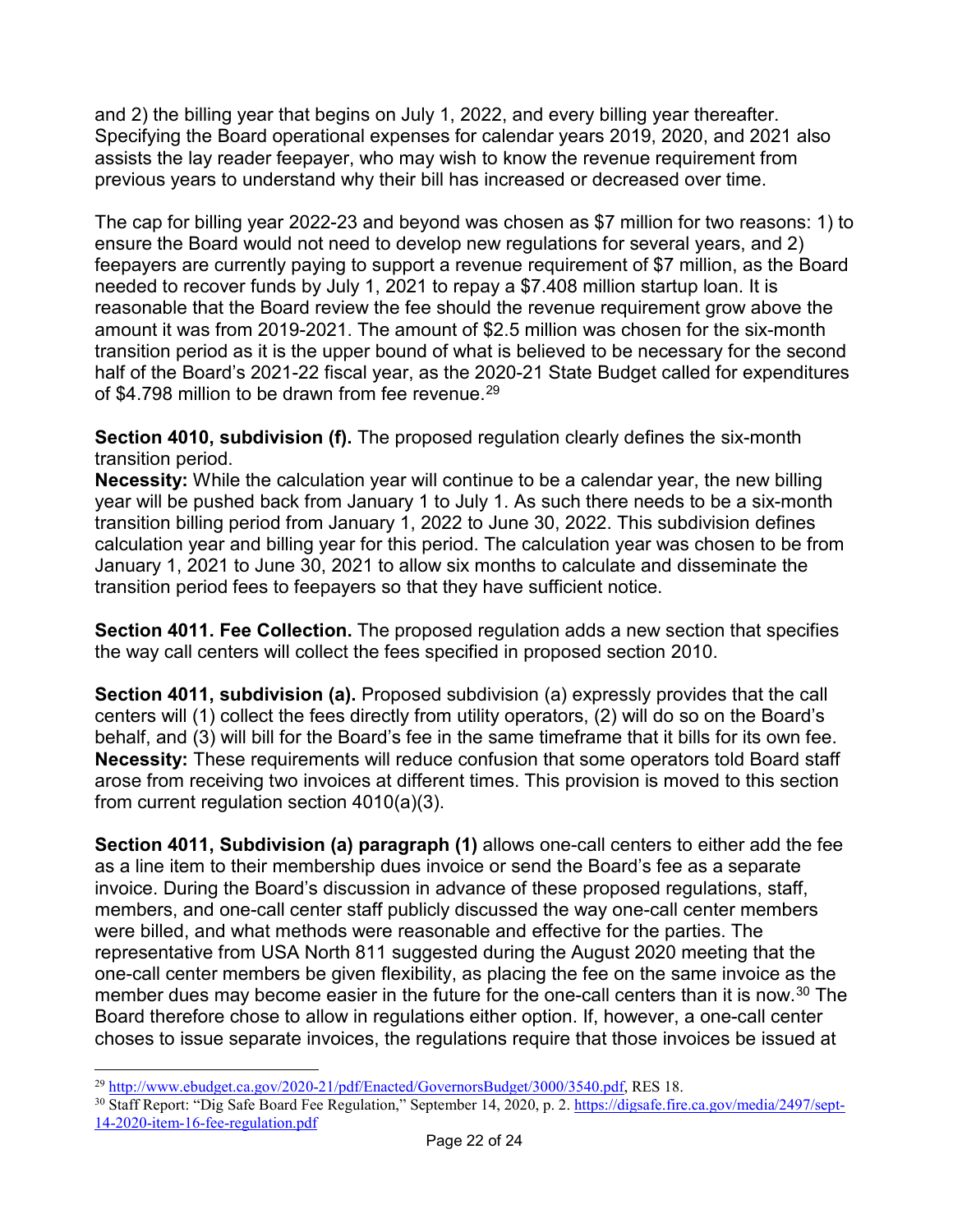substantially the same time as the one-call center issues invoices for membership dues. **Necessity:** This requirement is in response to Board staff hearing from one-call center members that they did not know or not understand why they were getting invoices at different times. To ensure that members are aware of the full scope of payment they are responsible for and can see all one call-related invoices concurrently prior to payment, proposed regulations require that the one-call centers send fee invoices at the substantially the same time as one-call centers send invoices for their membership dues.

**Section 4011, Subdivision (a) paragraph (2)** requires call centers to inform members of account balances.

**Necessity:** This is necessary because utility operators in southern California told Board staff that, at times, there was confusion regarding which month's invoice a payment had been credited to, and that they were provided no information to alert them to missing a payment.[31](#page-22-0)

**Section 4011, Subdivision (a) paragraph (3)** contains language in the current regulation pertaining to what information must be on a member's invoice so that the member may know the basis for their fee.

**Necessity:** This provision has been moved from Section 4010 to Section 4011 as it pertains to the one-call centers' responsibility in creating invoices.

**Section 4011, Subdivision (a) paragraph (4)** will allow the call centers to use the Board's seal.

**Necessity:** This provision is necessary to reduce confusion that some operators told Board staff arose from invoices that did not appear to be legitimate.<sup>[32](#page-22-1)</sup> The proposed regulation requires the invoice to identify this regulation so that a recipient can refer to the regulation and confirm the invoice's legitimacy.

**Section 4011, Subdivision (a) paragraph (5)** requires one-call centers to notify the Board if it cannot provide an invoice for the fee to one of its members.

**Necessity:** This provision is necessary as the one-call centers issue most invoices via email, and contact information can change. Many one-call center members appear not to have received their 2019 invoices, as the emails had bounced back, but the Board was not notified and was unaware that no invoice had been received.<sup>[33](#page-22-2)</sup>

**Section 4011, subdivision (b).** Proposed subdivision (b) requires call centers to provide notice to, then assess late fees on, utility operators that did not timely pay the Board's fee, and specifies the time frame within which the center must assess the fee. **Necessity:** This provision is necessary to standardize how late notices and invoices are sent. As discussed in above pertaining to Section 4010 subdivision (c), this change ensures a feepayer will receive notice of an outstanding invoice in advance of receiving a late fee. A period of 90 days before the late fee applies was chosen as it is an even multiple of both 30 days (for DigAlert) and 45 days (for USA North 811), allowing members to have a

<span id="page-22-0"></span> $\overline{a}$ <sup>31</sup> Staff Report: "Update on Fee Implementation and Collection," June 8-9, 2020, p.7. <https://digsafe.fire.ca.gov/media/2386/item-4-fee-implementation-accessible.pdf>

<span id="page-22-1"></span><sup>32</sup> June Staff Report, p. 6.

<span id="page-22-2"></span><sup>33</sup> June Staff Report, p. 7.